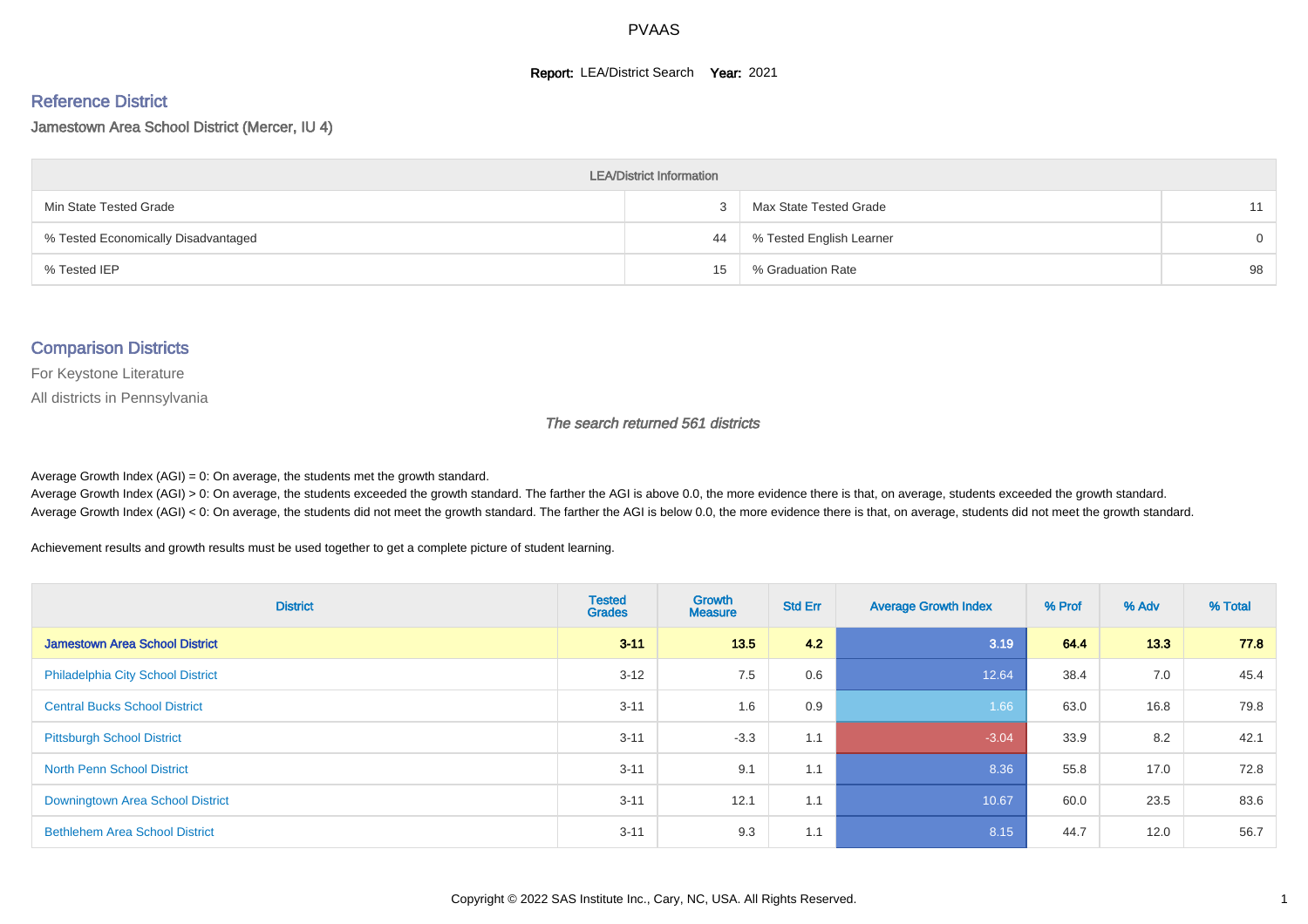| <b>District</b>                           | <b>Tested</b><br><b>Grades</b> | <b>Growth</b><br><b>Measure</b> | <b>Std Err</b> | <b>Average Growth Index</b> | % Prof | % Adv   | % Total |
|-------------------------------------------|--------------------------------|---------------------------------|----------------|-----------------------------|--------|---------|---------|
| <b>Jamestown Area School District</b>     | $3 - 11$                       | $13.5$                          | 4.2            | 3.19                        | 64.4   | 13.3    | 77.8    |
| <b>Council Rock School District</b>       | $3 - 11$                       | 8.9                             | 1.2            | 7.65                        | 62.8   | 16.6    | 79.4    |
| <b>West Chester Area School District</b>  | $3 - 11$                       | 12.6                            | 1.2            | 10.38                       | 66.8   | 20.2    | 87.0    |
| <b>Parkland School District</b>           | $3 - 11$                       | 5.3                             | 1.2            | 4.30                        | 58.0   | 22.3    | 80.4    |
| <b>Cumberland Valley School District</b>  | $3 - 12$                       | 18.5                            | 1.3            | 14.64                       | 60.7   | 23.4    | 84.1    |
| <b>East Penn School District</b>          | $3 - 11$                       | 4.1                             | 1.3            | 3.27                        | 55.8   | 11.5    | 67.3    |
| <b>Lower Merion School District</b>       | $3 - 11$                       | 19.0                            | 1.3            | 14.93                       | 55.6   | 29.9    | 85.5    |
| <b>North Allegheny School District</b>    | $3 - 11$                       | 17.4                            | 1.3            | 13.52                       | 59.5   | 28.1    | 87.6    |
| <b>Central Dauphin School District</b>    | $3 - 11$                       | 4.4                             | 1.3            | 3.32                        | 53.3   | 7.4     | 60.7    |
| <b>Chambersburg Area School District</b>  | $3 - 11$                       | $-9.5$                          | 1.3            | $-7.20$                     | 42.7   | 8.6     | 51.4    |
| <b>Neshaminy School District</b>          | $3 - 11$                       | 4.0                             | 1.3            | 3.02                        | 58.7   | 9.5     | 68.2    |
| <b>Spring-Ford Area School District</b>   | $3 - 11$                       | $6.0\,$                         | 1.3            | 4.46                        | 60.8   | 16.5    | 77.4    |
| <b>Allentown City School District</b>     | $3 - 12$                       | 5.3                             | 1.4            | 3.88                        | 25.3   | 2.7     | 28.0    |
| <b>Reading School District</b>            | $3 - 11$                       | 10.1                            | 1.4            | 7.25                        | 24.7   | 2.4     | 27.2    |
| <b>West Shore School District</b>         | $3 - 12$                       | $5.0\,$                         | 1.4            | 3.59                        | 54.2   | 9.4     | 63.6    |
| <b>Seneca Valley School District</b>      | $3 - 11$                       | $-1.4$                          | 1.4            | $-0.99$                     | 57.2   | 11.4    | 68.6    |
| <b>Hazleton Area School District</b>      | $3 - 11$                       | 9.6                             | 1.4            | 6.77                        | 45.0   | 7.8     | 52.9    |
| <b>Easton Area School District</b>        | $3 - 12$                       | $-4.1$                          | 1.4            | $-2.91$                     | 39.9   | 4.0     | 43.9    |
| <b>Hempfield School District</b>          | $3 - 11$                       | 0.1                             | 1.4            | 0.08                        | 58.2   | $9.9\,$ | 68.2    |
| <b>State College Area School District</b> | $3 - 11$                       | 20.5                            | 1.4            | 14.33                       | 58.0   | 25.9    | 84.0    |
| <b>Pennridge School District</b>          | $3 - 10$                       | $-16.8$                         | 1.4            | $-11.59$                    | 46.8   | 8.0     | 54.9    |
| <b>Lancaster School District</b>          | $3 - 12$                       | $-15.8$                         | 1.5            | $-10.90$                    | 14.6   | 2.3     | 16.9    |
| Mt Lebanon School District                | $3 - 11$                       | $-1.0$                          | 1.5            | $-0.70$                     | 61.9   | 24.0    | 85.9    |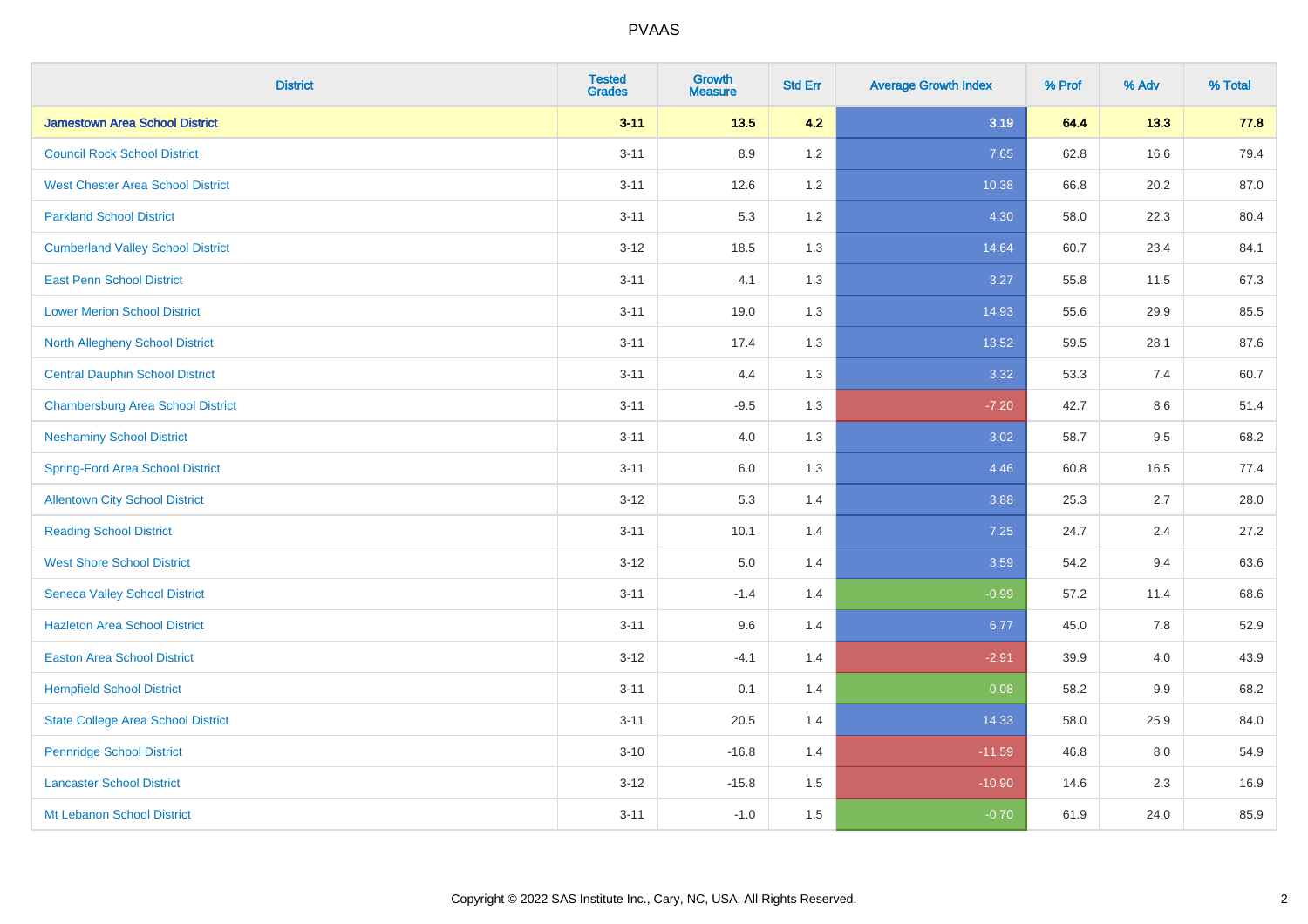| <b>District</b>                           | <b>Tested</b><br><b>Grades</b> | <b>Growth</b><br><b>Measure</b> | <b>Std Err</b> | <b>Average Growth Index</b> | % Prof | % Adv   | % Total |
|-------------------------------------------|--------------------------------|---------------------------------|----------------|-----------------------------|--------|---------|---------|
| <b>Jamestown Area School District</b>     | $3 - 11$                       | 13.5                            | 4.2            | 3.19                        | 64.4   | 13.3    | 77.8    |
| Pocono Mountain School District           | $3 - 12$                       | 6.8                             | 1.5            | 4.62                        | 45.8   | $5.0\,$ | 50.7    |
| <b>Pennsbury School District</b>          | $3 - 11$                       | 11.7                            | 1.5            | 7.90                        | 60.1   | 21.3    | 81.3    |
| <b>Boyertown Area School District</b>     | $3 - 11$                       | $-4.7$                          | 1.5            | $-3.17$                     | 55.2   | 11.3    | 66.5    |
| <b>Wilson School District</b>             | $3-12$                         | 8.8                             | 1.5            | 5.96                        | 52.6   | 14.6    | 67.2    |
| <b>Upper Darby School District</b>        | $3 - 12$                       | 6.9                             | 1.5            | 4.62                        | 45.0   | 6.7     | 51.7    |
| <b>Souderton Area School District</b>     | $3 - 11$                       | 12.4                            | 1.5            | 8.28                        | 61.7   | 15.2    | 76.9    |
| <b>Millcreek Township School District</b> | $3 - 11$                       | 3.1                             | 1.5            | 2.06                        | 55.6   | 14.2    | 69.7    |
| <b>Haverford Township School District</b> | $3 - 11$                       | 8.0                             | 1.5            | 5.27                        | 53.0   | 25.5    | 78.6    |
| <b>Dallastown Area School District</b>    | $3 - 11$                       | 13.5                            | 1.5            | 8.84                        | 56.0   | 17.9    | 73.8    |
| Pennsylvania Cyber Charter School         | $3 - 11$                       | 11.6                            | 1.5            | 7.54                        | 46.3   | 5.0     | 51.3    |
| <b>Butler Area School District</b>        | $3 - 11$                       | $-6.5$                          | 1.5            | $-4.26$                     | 42.5   | 9.4     | 51.9    |
| <b>Erie City School District</b>          | $3 - 12$                       | $-14.5$                         | 1.6            | $-9.26$                     | 25.4   | $3.0\,$ | 28.4    |
| East Stroudsburg Area School District     | $3 - 11$                       | 0.1                             | 1.6            | 0.05                        | 45.8   | 7.8     | 53.6    |
| <b>Hempfield Area School District</b>     | $3 - 12$                       | 4.6                             | 1.6            | 2.86                        | 53.5   | 20.1    | 73.6    |
| <b>Perkiomen Valley School District</b>   | $3 - 11$                       | $-3.5$                          | 1.6            | $-2.18$                     | 53.8   | 13.4    | 67.2    |
| Northampton Area School District          | $3 - 11$                       | 4.0                             | 1.6            | 2.51                        | 52.3   | 10.8    | 63.1    |
| <b>Norristown Area School District</b>    | $3 - 12$                       | $-12.8$                         | 1.6            | $-7.98$                     | 23.5   | 2.3     | 25.7    |
| <b>Avon Grove School District</b>         | $3 - 10$                       | 10.0                            | 1.6            | 6.26                        | 56.3   | 18.6    | 74.9    |
| <b>Manheim Township School District</b>   | $3 - 12$                       | $-0.9$                          | 1.6            | $-0.58$                     | 53.2   | 15.5    | 68.7    |
| <b>Owen J Roberts School District</b>     | $3 - 11$                       | $-12.3$                         | 1.6            | $-7.61$                     | 57.0   | 11.9    | 69.0    |
| <b>Penn Manor School District</b>         | $3 - 11$                       | $-0.4$                          | 1.6            | $-0.25$                     | 51.9   | 12.6    | 64.5    |
| <b>Canon-Mcmillan School District</b>     | $3 - 11$                       | $-0.8$                          | 1.6            | $-0.50$                     | 58.7   | 15.9    | 74.6    |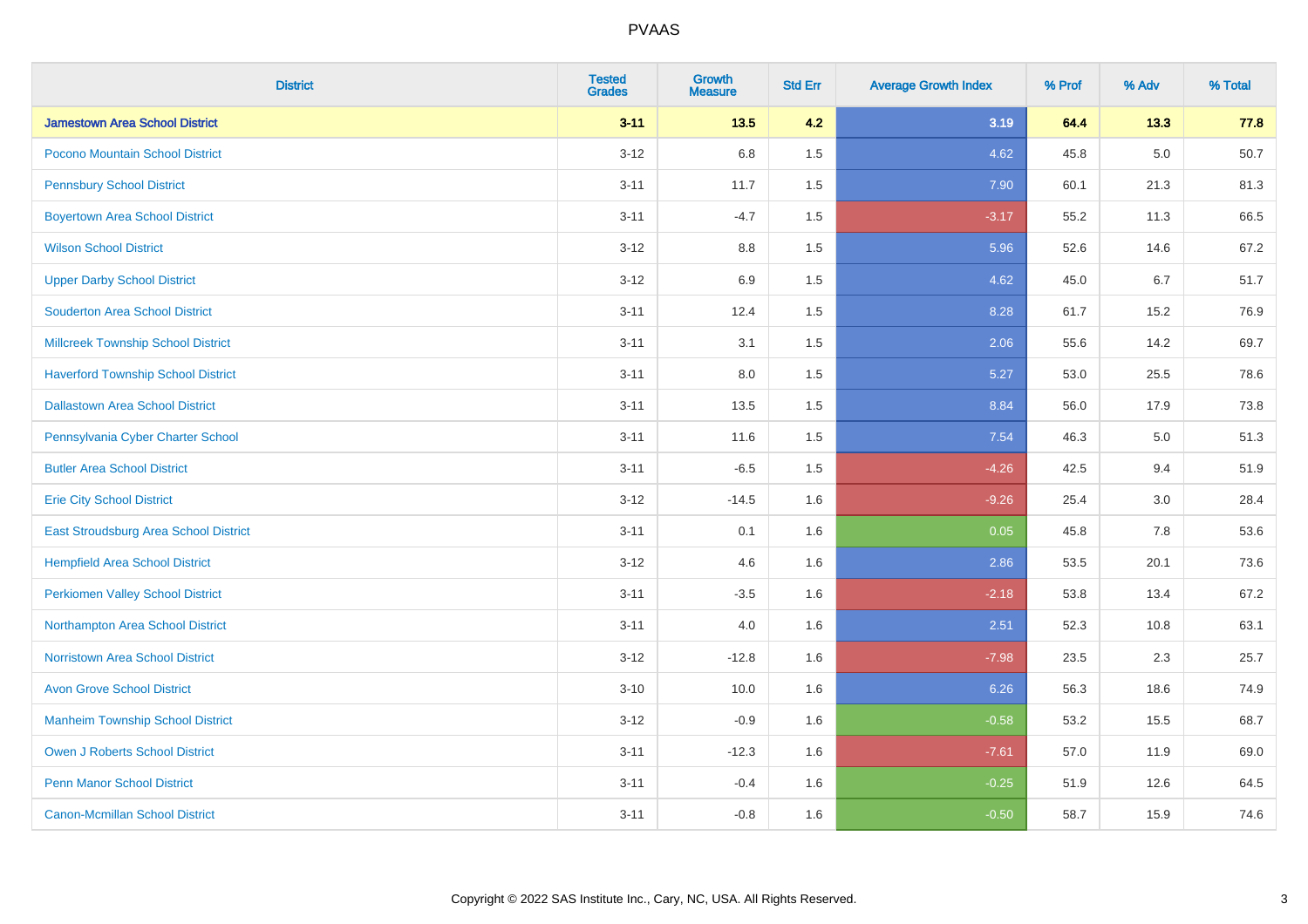| <b>District</b>                             | <b>Tested</b><br><b>Grades</b> | <b>Growth</b><br><b>Measure</b> | <b>Std Err</b> | <b>Average Growth Index</b> | % Prof | % Adv   | % Total |
|---------------------------------------------|--------------------------------|---------------------------------|----------------|-----------------------------|--------|---------|---------|
| <b>Jamestown Area School District</b>       | $3 - 11$                       | $13.5$                          | 4.2            | 3.19                        | 64.4   | 13.3    | 77.8    |
| <b>Bensalem Township School District</b>    | $3 - 11$                       | 1.6                             | 1.6            | 0.98                        | 38.8   | $8.3\,$ | 47.1    |
| Altoona Area School District                | $3 - 12$                       | 3.3                             | 1.6            | 1.99                        | 47.7   | 8.2     | 55.9    |
| <b>Quakertown Community School District</b> | $3 - 12$                       | $-4.4$                          | 1.6            | $-2.70$                     | 56.5   | 10.0    | 66.6    |
| <b>Cornwall-Lebanon School District</b>     | $3 - 11$                       | 8.3                             | 1.6            | 5.08                        | 47.2   | 8.4     | 55.6    |
| <b>Ridley School District</b>               | $3 - 12$                       | 10.0                            | 1.6            | 6.10                        | 45.6   | 8.2     | 53.8    |
| <b>Mifflin County School District</b>       | $3 - 11$                       | 9.1                             | 1.7            | 5.49                        | 47.1   | 6.7     | 53.8    |
| <b>Nazareth Area School District</b>        | $3 - 11$                       | $-4.7$                          | 1.7            | $-2.82$                     | 59.2   | 9.9     | 69.0    |
| <b>Garnet Valley School District</b>        | $3 - 10$                       | 10.9                            | 1.7            | 6.53                        | 67.1   | 19.0    | 86.1    |
| <b>Centennial School District</b>           | $3 - 10$                       | 7.1                             | 1.7            | 4.29                        | 50.1   | 8.7     | 58.9    |
| <b>Coatesville Area School District</b>     | $3 - 11$                       | $-4.4$                          | 1.7            | $-2.62$                     | 36.3   | 4.2     | 40.5    |
| <b>Penn-Trafford School District</b>        | $3 - 11$                       | 13.4                            | 1.7            | 7.87                        | 62.3   | 21.9    | 84.2    |
| <b>Armstrong School District</b>            | $3 - 11$                       | 2.6                             | 1.7            | 1.53                        | 51.5   | 6.1     | 57.6    |
| <b>Colonial School District</b>             | $3 - 11$                       | 14.0                            | 1.7            | 8.21                        | 60.2   | 19.6    | 79.8    |
| <b>Central York School District</b>         | $3 - 12$                       | 12.3                            | 1.7            | 7.20                        | 55.5   | 11.5    | 67.0    |
| <b>York Co School Of Technology</b>         | $9 - 12$                       | $-3.8$                          | 1.7            | $-2.22$                     | 39.1   | 5.6     | 44.7    |
| <b>Hatboro-Horsham School District</b>      | $3 - 11$                       | $-12.8$                         | 1.7            | $-7.47$                     | 45.6   | 7.2     | 52.8    |
| <b>Methacton School District</b>            | $3 - 11$                       | 2.5                             | 1.7            | 1.43                        | 62.5   | 16.4    | 79.0    |
| <b>Springfield School District</b>          | $3 - 11$                       | 13.8                            | 1.7            | 7.99                        | 60.9   | 21.5    | 82.4    |
| <b>Norwin School District</b>               | $3 - 11$                       | 18.0                            | 1.7            | 10.37                       | 58.5   | 27.0    | 85.4    |
| <b>Upper Saint Clair School District</b>    | $3 - 11$                       | 18.5                            | 1.7            | 10.65                       | 61.8   | 30.1    | 91.9    |
| <b>Governor Mifflin School District</b>     | $3 - 11$                       | 4.1                             | 1.8            | 2.33                        | 42.5   | 7.2     | 49.7    |
| <b>Bethel Park School District</b>          | $3 - 11$                       | 5.6                             | 1.8            | 3.18                        | 65.3   | 18.6    | 83.9    |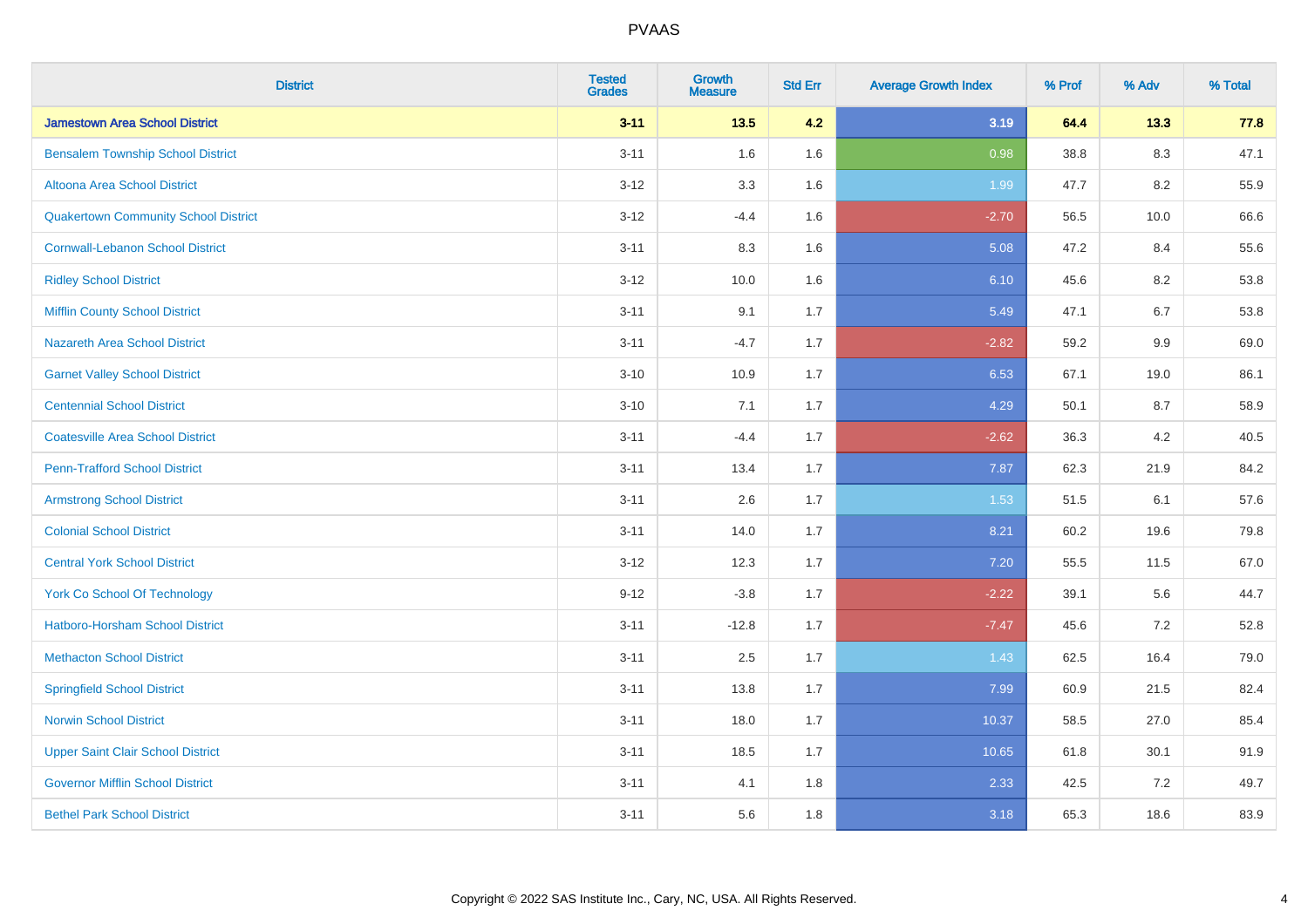| <b>District</b>                                    | <b>Tested</b><br><b>Grades</b> | <b>Growth</b><br><b>Measure</b> | <b>Std Err</b> | <b>Average Growth Index</b> | % Prof | % Adv | % Total |
|----------------------------------------------------|--------------------------------|---------------------------------|----------------|-----------------------------|--------|-------|---------|
| <b>Jamestown Area School District</b>              | $3 - 11$                       | $13.5$                          | 4.2            | 3.19                        | 64.4   | 13.3  | 77.8    |
| <b>Whitehall-Coplay School District</b>            | $3 - 11$                       | 6.1                             | 1.8            | 3.45                        | 49.3   | 7.4   | 56.6    |
| <b>Warren County School District</b>               | $3 - 11$                       | $-0.1$                          | 1.8            | $-0.06$                     | 37.2   | 5.3   | 42.6    |
| <b>Williamsport Area School District</b>           | $3 - 11$                       | 1.9                             | 1.8            | 1.04                        | 44.1   | 12.8  | 56.9    |
| Mechanicsburg Area School District                 | $3 - 11$                       | 5.9                             | 1.8            | 3.29                        | 57.2   | 13.7  | 70.9    |
| <b>Ephrata Area School District</b>                | $3 - 11$                       | 5.6                             | 1.8            | 3.12                        | 54.7   | 9.5   | 64.2    |
| <b>Upper Dublin School District</b>                | $3 - 12$                       | 15.4                            | 1.8            | 8.53                        | 60.8   | 24.8  | 85.6    |
| <b>Delaware Valley School District</b>             | $3 - 11$                       | 12.6                            | 1.8            | 6.93                        | 55.2   | 16.2  | 71.4    |
| <b>Pine-Richland School District</b>               | $3 - 11$                       | 11.5                            | 1.8            | 6.31                        | 60.6   | 24.4  | 85.0    |
| <b>Wissahickon School District</b>                 | $3 - 10$                       | 12.5                            | 1.8            | 6.85                        | 58.3   | 22.4  | 80.7    |
| <b>Peters Township School District</b>             | $3 - 11$                       | 5.0                             | 1.8            | 2.76                        | 59.8   | 26.1  | 85.9    |
| <b>Kennett Consolidated School District</b>        | $3 - 11$                       | 4.8                             | 1.8            | 2.61                        | 52.5   | 10.7  | 63.2    |
| Fox Chapel Area School District                    | $3 - 11$                       | $9.8\,$                         | 1.8            | 5.36                        | 56.6   | 28.6  | 85.2    |
| <b>North Hills School District</b>                 | $3 - 11$                       | $-1.8$                          | 1.8            | $-0.96$                     | 59.1   | 14.1  | 73.2    |
| <b>Conestoga Valley School District</b>            | $3 - 11$                       | 8.7                             | 1.8            | 4.69                        | 60.3   | 13.5  | 73.8    |
| <b>Elizabethtown Area School District</b>          | $3 - 12$                       | $-0.9$                          | 1.9            | $-0.47$                     | 50.0   | 11.2  | 61.2    |
| <b>Shaler Area School District</b>                 | $3 - 11$                       | $-0.8$                          | 1.9            | $-0.43$                     | 49.1   | 9.6   | 58.7    |
| <b>Commonwealth Charter Academy Charter School</b> | $3 - 10$                       | 9.1                             | 1.9            | 4.90                        | 47.2   | 9.1   | 56.3    |
| <b>Warwick School District</b>                     | $3 - 11$                       | 5.2                             | 1.9            | 2.76                        | 46.4   | 17.0  | 63.3    |
| <b>South Western School District</b>               | $3 - 12$                       | 3.9                             | 1.9            | 2.08                        | 60.2   | 8.1   | 68.3    |
| <b>Great Valley School District</b>                | $3 - 11$                       | 15.0                            | 1.9            | 7.98                        | 50.0   | 35.0  | 85.0    |
| Palmyra Area School District                       | $3 - 11$                       | 5.6                             | 1.9            | 2.96                        | 56.4   | 15.6  | 72.0    |
| <b>Carlisle Area School District</b>               | $3 - 11$                       | $-5.3$                          | 1.9            | $-2.81$                     | 54.0   | 6.3   | 60.3    |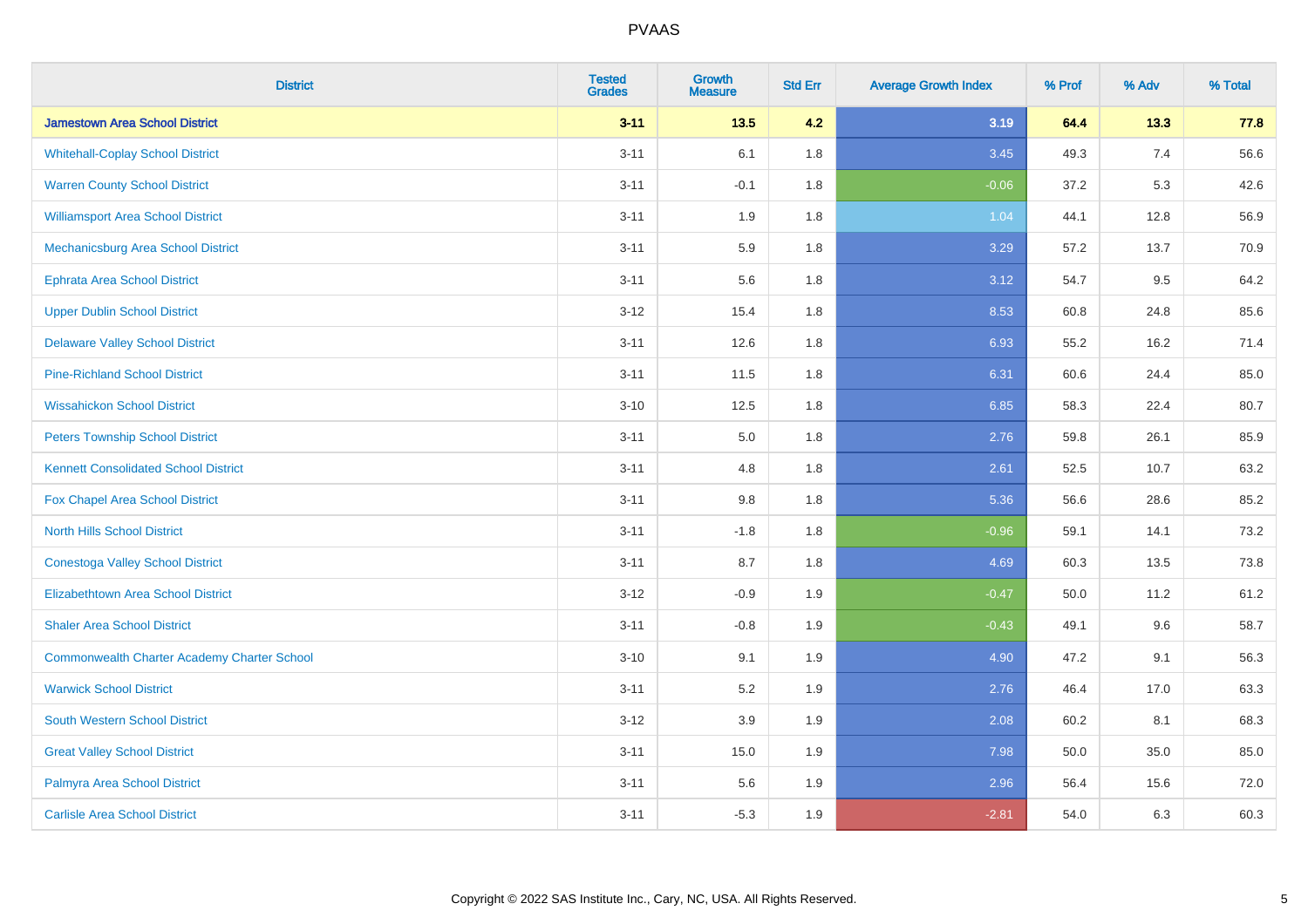| <b>District</b>                          | <b>Tested</b><br><b>Grades</b> | <b>Growth</b><br><b>Measure</b> | <b>Std Err</b> | <b>Average Growth Index</b> | % Prof | % Adv   | % Total |
|------------------------------------------|--------------------------------|---------------------------------|----------------|-----------------------------|--------|---------|---------|
| <b>Jamestown Area School District</b>    | $3 - 11$                       | $13.5$                          | 4.2            | 3.19                        | 64.4   | 13.3    | 77.8    |
| <b>Waynesboro Area School District</b>   | $3 - 12$                       | $-6.1$                          | 1.9            | $-3.20$                     | 50.0   | $6.8\,$ | 56.8    |
| <b>Baldwin-Whitehall School District</b> | $3 - 11$                       | 1.8                             | 1.9            | 0.94                        | 58.6   | 8.6     | 67.1    |
| <b>Muhlenberg School District</b>        | $3 - 10$                       | 4.0                             | 1.9            | 2.10                        | 34.2   | 2.6     | 36.8    |
| <b>Oxford Area School District</b>       | $3 - 11$                       | $-4.3$                          | 1.9            | $-2.26$                     | 41.3   | 8.0     | 49.3    |
| <b>Abington School District</b>          | $3 - 10$                       | $-11.5$                         | 1.9            | $-6.00$                     | 56.2   | 11.6    | 67.8    |
| <b>Exeter Township School District</b>   | $3 - 11$                       | $-10.4$                         | 1.9            | $-5.44$                     | 50.6   | 2.7     | 53.3    |
| <b>Stroudsburg Area School District</b>  | $3 - 11$                       | $5.5\,$                         | 1.9            | 2.88                        | 48.1   | 4.2     | 52.3    |
| <b>Lebanon School District</b>           | $3 - 11$                       | $-1.6$                          | 1.9            | $-0.80$                     | 24.4   | 2.6     | 27.0    |
| <b>Franklin Regional School District</b> | $3 - 11$                       | 2.0                             | 1.9            | 1.02                        | 66.7   | 15.5    | 82.1    |
| <b>Penn-Delco School District</b>        | $3 - 11$                       | $-6.8$                          | 1.9            | $-3.51$                     | 46.6   | 3.2     | 49.8    |
| <b>Moon Area School District</b>         | $3 - 11$                       | 8.2                             | 1.9            | 4.25                        | 58.7   | 18.5    | 77.2    |
| <b>Shippensburg Area School District</b> | $3 - 11$                       | 9.3                             | 1.9            | 4.84                        | 53.1   | 10.2    | 63.3    |
| <b>Greater Latrobe School District</b>   | $3 - 11$                       | 0.6                             | 1.9            | 0.31                        | 55.5   | 14.1    | 69.5    |
| <b>Lower Dauphin School District</b>     | $3 - 11$                       | 0.6                             | 1.9            | 0.33                        | 49.2   | 12.6    | 61.8    |
| South Fayette Township School District   | $3 - 11$                       | 1.7                             | 2.0            | 0.88                        | 61.0   | 26.5    | 87.6    |
| Northern York County School District     | $3 - 11$                       | 15.6                            | 2.0            | 7.98                        | 57.4   | 11.5    | 68.8    |
| Northeastern York School District        | $3 - 11$                       | 5.9                             | 2.0            | 3.03                        | 51.1   | 16.6    | 67.6    |
| <b>Bristol Township School District</b>  | $3 - 11$                       | $-13.9$                         | 2.0            | $-7.05$                     | 31.0   | 3.7     | 34.7    |
| <b>Daniel Boone Area School District</b> | $3 - 12$                       | 5.7                             | 2.0            | 2.88                        | 51.0   | 11.5    | 62.6    |
| <b>Solanco School District</b>           | $3 - 11$                       | $-11.0$                         | 2.0            | $-5.55$                     | 41.6   | 4.5     | 46.1    |
| Lampeter-Strasburg School District       | $3 - 12$                       | $-8.6$                          | 2.0            | $-4.33$                     | 55.1   | 9.8     | 64.8    |
| <b>Bangor Area School District</b>       | $3 - 12$                       | $-0.9$                          | 2.0            | $-0.43$                     | 44.3   | 4.7     | 49.0    |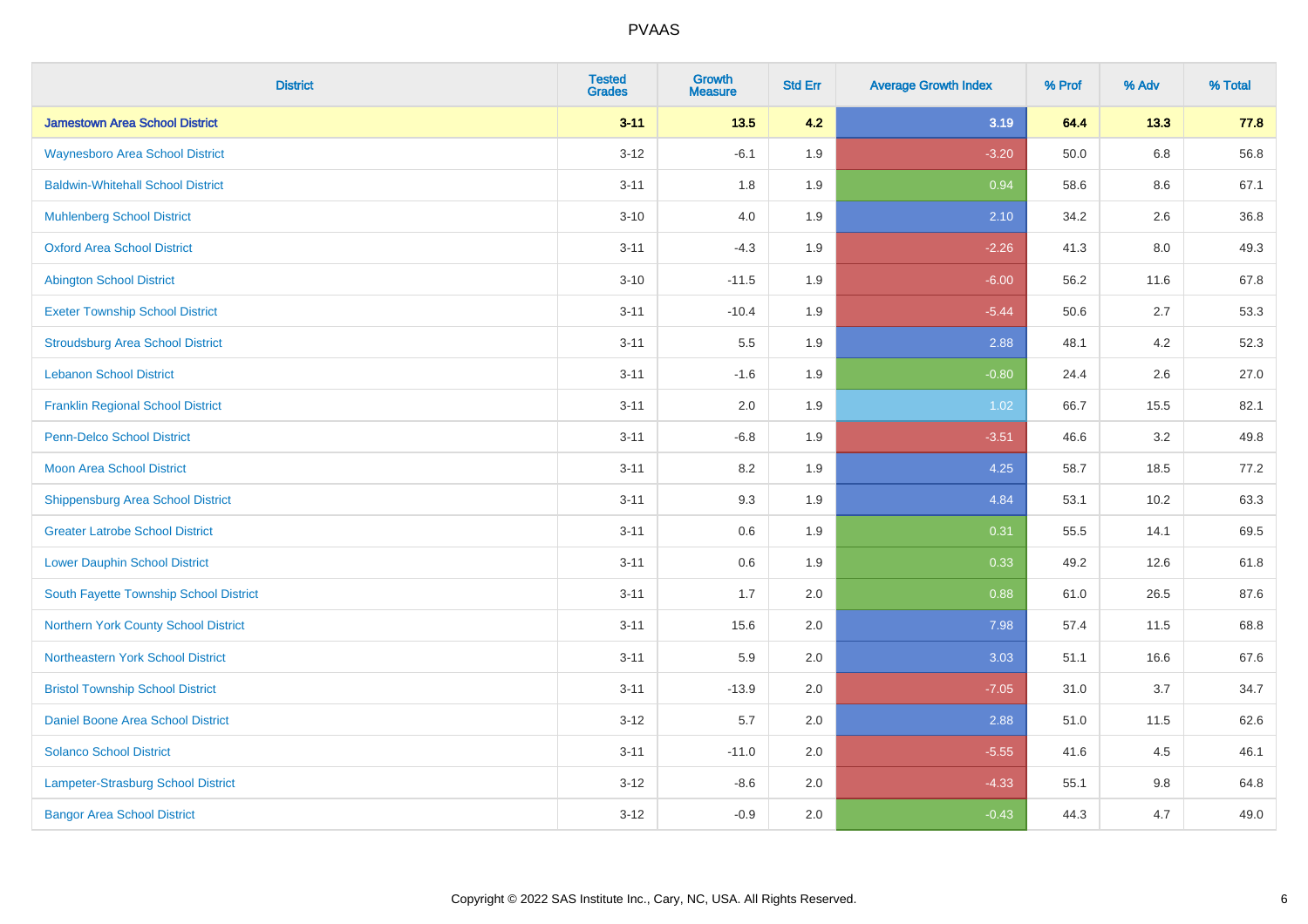| <b>District</b>                             | <b>Tested</b><br><b>Grades</b> | Growth<br><b>Measure</b> | <b>Std Err</b> | <b>Average Growth Index</b> | % Prof | % Adv | % Total |
|---------------------------------------------|--------------------------------|--------------------------|----------------|-----------------------------|--------|-------|---------|
| <b>Jamestown Area School District</b>       | $3 - 11$                       | 13.5                     | 4.2            | 3.19                        | 64.4   | 13.3  | 77.8    |
| <b>Conewago Valley School District</b>      | $3 - 12$                       | $-0.9$                   | 2.0            | $-0.45$                     | 51.7   | 9.6   | 61.3    |
| <b>Pleasant Valley School District</b>      | $3 - 11$                       | 3.1                      | 2.0            | 1.57                        | 57.2   | 5.5   | 62.8    |
| <b>Kiski Area School District</b>           | $3 - 11$                       | $-3.7$                   | 2.0            | $-1.86$                     | 57.4   | 10.4  | 67.8    |
| <b>Connellsville Area School District</b>   | $3 - 11$                       | 6.1                      | 2.0            | 3.05                        | 45.4   | 7.8   | 53.2    |
| <b>Trinity Area School District</b>         | $3 - 11$                       | $-5.4$                   | 2.0            | $-2.71$                     | 48.3   | 11.8  | 60.1    |
| <b>Upper Merion Area School District</b>    | $3 - 11$                       | 15.3                     | 2.0            | 7.62                        | 59.3   | 19.3  | 78.6    |
| <b>Derry Township School District</b>       | $3 - 10$                       | 12.8                     | 2.0            | 6.39                        | 54.8   | 25.8  | 80.6    |
| <b>Chartiers Valley School District</b>     | $3 - 11$                       | $-1.7$                   | 2.0            | $-0.81$                     | 54.7   | 8.4   | 63.1    |
| <b>Dubois Area School District</b>          | $3 - 11$                       | $-6.2$                   | 2.0            | $-3.07$                     | 50.9   | 13.4  | 64.3    |
| <b>Pottsgrove School District</b>           | $3 - 11$                       | 2.8                      | 2.0            | 1.35                        | 44.0   | 10.0  | 53.9    |
| <b>Cocalico School District</b>             | $3 - 11$                       | 10.6                     | 2.0            | 5.18                        | 50.8   | 14.1  | 64.8    |
| <b>Keystone Central School District</b>     | $3 - 11$                       | $-5.1$                   | 2.0            | $-2.46$                     | 44.7   | 4.6   | 49.4    |
| <b>Dover Area School District</b>           | $3 - 12$                       | 6.0                      | 2.1            | 2.94                        | 52.2   | 6.0   | 58.2    |
| <b>Upper Perkiomen School District</b>      | $3 - 11$                       | 22.1                     | 2.1            | 10.74                       | 57.7   | 13.2  | 70.9    |
| <b>York Suburban School District</b>        | $3 - 11$                       | 10.1                     | 2.1            | 4.91                        | 53.5   | 27.8  | 81.3    |
| <b>Mars Area School District</b>            | $3 - 10$                       | 5.7                      | 2.1            | 2.75                        | 57.9   | 18.2  | 76.1    |
| Southern York County School District        | $3 - 11$                       | 14.2                     | 2.1            | 6.91                        | 55.1   | 18.1  | 73.1    |
| <b>Cheltenham School District</b>           | $3 - 11$                       | $-1.4$                   | 2.1            | $-0.67$                     | 46.1   | 10.0  | 56.1    |
| <b>West Allegheny School District</b>       | $3 - 12$                       | 4.0                      | 2.1            | 1.96                        | 63.1   | 15.7  | 78.8    |
| <b>Hollidaysburg Area School District</b>   | $3 - 11$                       | 6.0                      | 2.1            | 2.88                        | 57.1   | 12.3  | 69.4    |
| <b>Radnor Township School District</b>      | $3 - 12$                       | 1.0                      | 2.1            | 0.50                        | 65.0   | 23.2  | 88.2    |
| <b>West Jefferson Hills School District</b> | $3 - 11$                       | 1.8                      | 2.1            | 0.88                        | 55.7   | 20.8  | 76.4    |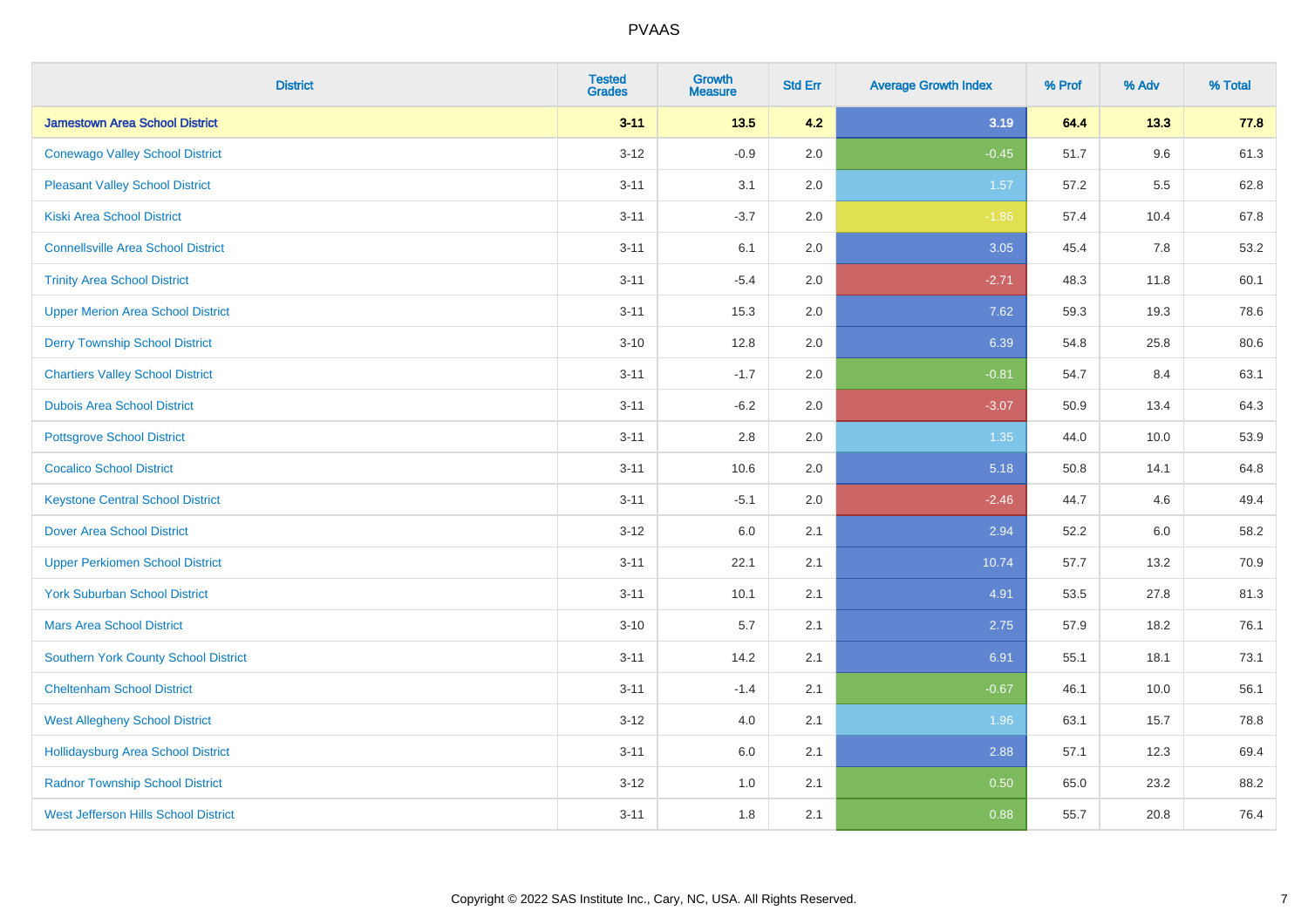| <b>District</b>                                 | <b>Tested</b><br><b>Grades</b> | <b>Growth</b><br><b>Measure</b> | <b>Std Err</b> | <b>Average Growth Index</b> | % Prof | % Adv   | % Total |
|-------------------------------------------------|--------------------------------|---------------------------------|----------------|-----------------------------|--------|---------|---------|
| <b>Jamestown Area School District</b>           | $3 - 11$                       | 13.5                            | 4.2            | 3.19                        | 64.4   | 13.3    | 77.8    |
| <b>Montour School District</b>                  | $3 - 11$                       | $-1.8$                          | 2.1            | $-0.88$                     | 61.4   | 15.1    | 76.5    |
| <b>William Penn School District</b>             | $3-12$                         | 8.3                             | 2.1            | 3.99                        | 35.6   | $3.0\,$ | 38.7    |
| Phoenixville Area School District               | $3 - 11$                       | $-1.7$                          | 2.1            | $-0.83$                     | 59.9   | 10.6    | 70.5    |
| <b>Spring Grove Area School District</b>        | $3 - 11$                       | 5.6                             | 2.1            | 2.68                        | 55.1   | 15.0    | 70.1    |
| <b>Gettysburg Area School District</b>          | $3 - 11$                       | $-4.0$                          | 2.1            | $-1.89$                     | 45.3   | 14.0    | 59.3    |
| <b>Manheim Central School District</b>          | $3 - 11$                       | 2.1                             | 2.1            | 1.01                        | 53.2   | 11.6    | 64.8    |
| <b>Interboro School District</b>                | $3 - 12$                       | $-7.3$                          | 2.1            | $-3.43$                     | 46.6   | 4.8     | 51.4    |
| <b>York City School District</b>                | $3-12$                         | $-28.9$                         | 2.1            | $-13.59$                    | 6.0    | $0.3\,$ | 6.2     |
| <b>Harrisburg City School District</b>          | $3 - 11$                       | $-0.4$                          | 2.1            | $-0.19$                     | 15.1   | 0.4     | 15.5    |
| <b>Twin Valley School District</b>              | $3 - 12$                       | $-3.6$                          | 2.1            | $-1.69$                     | 49.6   | 7.1     | 56.8    |
| Juniata County School District                  | $3 - 12$                       | $-4.9$                          | 2.1            | $-2.26$                     | 38.5   | 2.9     | 41.4    |
| <b>Hampton Township School District</b>         | $3 - 11$                       | 5.1                             | 2.2            | 2.35                        | 54.0   | 28.2    | 82.2    |
| <b>Fleetwood Area School District</b>           | $3 - 10$                       | 12.2                            | 2.2            | 5.68                        | 53.5   | 11.6    | 65.2    |
| Pennsylvania Leadership Charter School          | $3 - 11$                       | 4.6                             | 2.2            | 2.13                        | 55.4   | 11.2    | 66.7    |
| <b>Abington Heights School District</b>         | $3 - 11$                       | 13.5                            | 2.2            | 6.27                        | 58.3   | 16.2    | 74.5    |
| <b>Crawford Central School District</b>         | $3 - 11$                       | $-4.7$                          | 2.2            | $-2.15$                     | 40.6   | 10.5    | 51.1    |
| <b>Lower Moreland Township School District</b>  | $3 - 11$                       | 2.0                             | 2.2            | 0.95                        | 62.8   | 17.0    | 79.8    |
| <b>Upper Moreland Township School District</b>  | $3 - 11$                       | $-5.0$                          | 2.2            | $-2.31$                     | 57.9   | 4.0     | 61.9    |
| <b>Eastern Lancaster County School District</b> | $3 - 12$                       | 4.5                             | 2.2            | 2.09                        | 46.3   | 11.4    | 57.6    |
| <b>Plum Borough School District</b>             | $3 - 11$                       | $-11.3$                         | 2.2            | $-5.19$                     | 51.1   | 9.0     | 60.1    |
| <b>Greencastle-Antrim School District</b>       | $3 - 11$                       | $-3.0$                          | 2.2            | $-1.36$                     | 62.4   | 9.9     | 72.3    |
| <b>Bellefonte Area School District</b>          | $3 - 11$                       | $-0.4$                          | 2.2            | $-0.17$                     | 47.6   | 10.6    | 58.2    |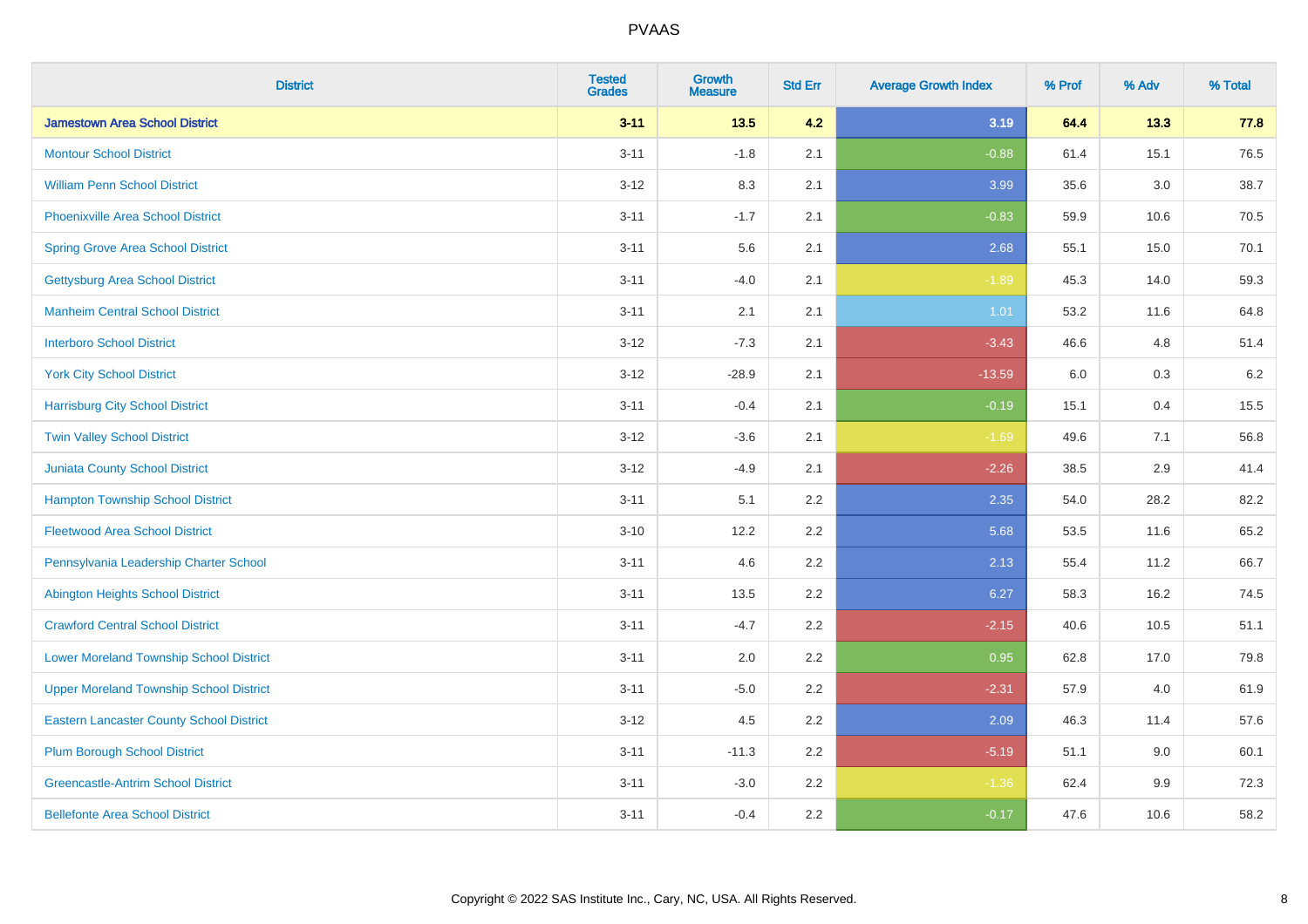| <b>District</b>                               | <b>Tested</b><br><b>Grades</b> | <b>Growth</b><br><b>Measure</b> | <b>Std Err</b> | <b>Average Growth Index</b> | % Prof | % Adv | % Total |
|-----------------------------------------------|--------------------------------|---------------------------------|----------------|-----------------------------|--------|-------|---------|
| <b>Jamestown Area School District</b>         | $3 - 11$                       | $13.5$                          | 4.2            | 3.19                        | 64.4   | 13.3  | 77.8    |
| <b>Gateway School District</b>                | $3 - 11$                       | $0.8\,$                         | 2.2            | 0.38                        | 52.1   | 13.8  | 65.9    |
| <b>Penncrest School District</b>              | $3 - 11$                       | 5.7                             | 2.2            | 2.57                        | 47.2   | 7.1   | 54.3    |
| <b>New Foundations Charter School</b>         | $3 - 11$                       | 5.4                             | 2.2            | 2.41                        | 47.2   | 2.5   | 49.8    |
| <b>Dallas School District</b>                 | $3 - 11$                       | $-2.5$                          | 2.2            | $-1.12$                     | 54.9   | 7.6   | 62.4    |
| <b>Eastern Lebanon County School District</b> | $3 - 11$                       | 8.6                             | 2.2            | 3.84                        | 48.8   | 11.4  | 60.3    |
| <b>Conrad Weiser Area School District</b>     | $3 - 11$                       | 3.6                             | 2.2            | 1.63                        | 52.1   | 2.1   | 54.2    |
| <b>Tunkhannock Area School District</b>       | $3 - 11$                       | 2.3                             | 2.2            | 1.01                        | 44.9   | 9.6   | 54.6    |
| <b>Lehighton Area School District</b>         | $3 - 11$                       | $-1.6$                          | 2.3            | $-0.70$                     | 51.1   | 5.6   | 56.7    |
| <b>Blue Mountain School District</b>          | $3 - 10$                       | $-5.8$                          | 2.3            | $-2.56$                     | 46.6   | 8.5   | 55.1    |
| Southern Lehigh School District               | $3 - 11$                       | $-0.4$                          | 2.3            | $-0.17$                     | 66.1   | 11.9  | 78.0    |
| <b>Pottsville Area School District</b>        | $3 - 12$                       | 4.4                             | 2.3            | 1.94                        | 44.8   | 5.4   | 50.2    |
| <b>Somerset Area School District</b>          | $3 - 11$                       | $-4.4$                          | 2.3            | $-1.93$                     | 44.4   | 14.9  | 59.3    |
| <b>Tuscarora School District</b>              | $3 - 11$                       | $-0.6$                          | 2.3            | $-0.27$                     | 45.1   | 8.1   | 53.2    |
| 21st Century Cyber Charter School             | $6 - 12$                       | 5.7                             | 2.3            | 2.50                        | 56.7   | 8.3   | 65.0    |
| <b>Wallenpaupack Area School District</b>     | $3 - 11$                       | $-7.1$                          | 2.3            | $-3.09$                     | 40.8   | 2.4   | 43.1    |
| <b>Indiana Area School District</b>           | $3 - 11$                       | $-5.3$                          | 2.3            | $-2.28$                     | 47.6   | 18.4  | 66.1    |
| <b>Chichester School District</b>             | $3 - 11$                       | $-2.7$                          | 2.3            | $-1.17$                     | 44.6   | 6.6   | 51.2    |
| <b>West York Area School District</b>         | $3 - 12$                       | 3.2                             | 2.3            | 1.38                        | 53.8   | 4.4   | 58.2    |
| Selinsgrove Area School District              | $3 - 12$                       | 8.3                             | 2.3            | 3.54                        | 56.8   | 10.0  | 66.8    |
| Lehigh Valley Academy Regional Charter School | $3 - 11$                       | 0.7                             | 2.3            | 0.32                        | 46.3   | 5.0   | 51.4    |
| <b>Blackhawk School District</b>              | $3 - 11$                       | 4.7                             | 2.3            | 2.01                        | 55.8   | 8.8   | 64.6    |
| Northwestern Lehigh School District           | $3 - 11$                       | 2.2                             | 2.3            | 0.93                        | 53.3   | 9.7   | 63.0    |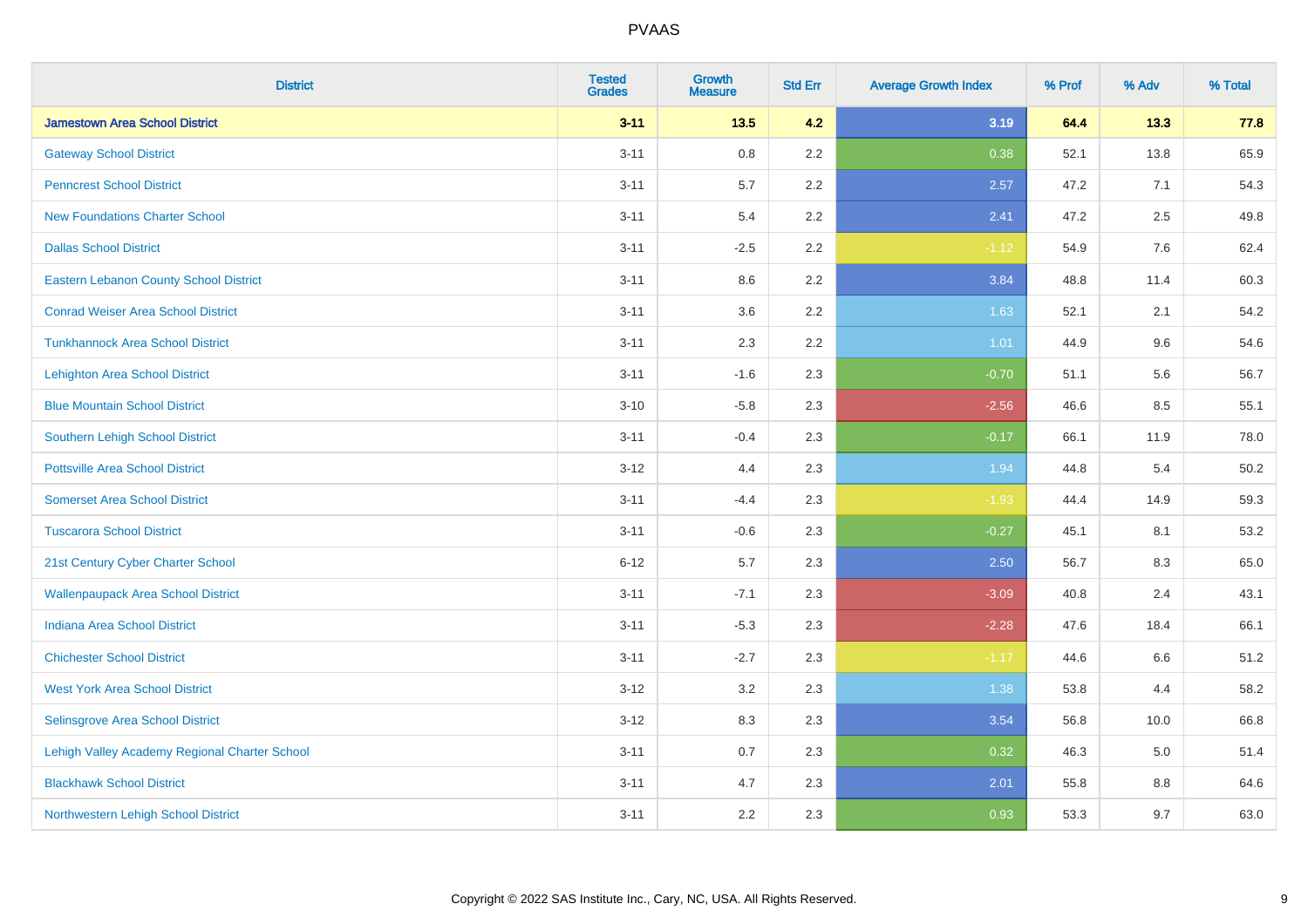| <b>District</b>                               | <b>Tested</b><br><b>Grades</b> | <b>Growth</b><br><b>Measure</b> | <b>Std Err</b> | <b>Average Growth Index</b> | % Prof | % Adv   | % Total |
|-----------------------------------------------|--------------------------------|---------------------------------|----------------|-----------------------------|--------|---------|---------|
| <b>Jamestown Area School District</b>         | $3 - 11$                       | $13.5$                          | 4.2            | 3.19                        | 64.4   | 13.3    | 77.8    |
| <b>Crestwood School District</b>              | $3 - 11$                       | $-0.4$                          | 2.4            | $-0.17$                     | 57.4   | 17.0    | 74.4    |
| <b>Greensburg Salem School District</b>       | $3 - 11$                       | $-4.4$                          | 2.4            | $-1.88$                     | 47.6   | 4.9     | 52.4    |
| <b>Scranton School District</b>               | $3 - 12$                       | $-2.9$                          | 2.4            | $-1.22$                     | 45.6   | 3.6     | 49.1    |
| <b>Laurel Highlands School District</b>       | $3 - 11$                       | 4.3                             | 2.4            | 1.81                        | 44.9   | 9.6     | 54.5    |
| <b>Rose Tree Media School District</b>        | $3 - 10$                       | $-25.6$                         | 2.4            | $-10.76$                    | 54.8   | 6.4     | 61.2    |
| Octorara Area School District                 | $3 - 11$                       | 9.1                             | 2.4            | 3.82                        | 52.1   | 8.5     | 60.6    |
| <b>Wyoming Valley West School District</b>    | $3 - 11$                       | $-2.2$                          | 2.4            | $-0.91$                     | 49.4   | 3.0     | 52.4    |
| <b>Pottstown School District</b>              | $3 - 12$                       | $-4.0$                          | 2.4            | $-1.68$                     | 29.8   | $1.2$   | 31.0    |
| <b>Hermitage School District</b>              | $3 - 12$                       | 3.8                             | 2.4            | 1.60                        | 57.5   | 9.3     | 66.8    |
| <b>South Eastern School District</b>          | $3 - 11$                       | 0.9                             | 2.4            | 0.39                        | 54.8   | 6.6     | 61.4    |
| <b>Bradford Area School District</b>          | $3 - 12$                       | $-9.3$                          | 2.4            | $-3.87$                     | 45.8   | 8.3     | 54.2    |
| <b>Wallingford-Swarthmore School District</b> | $3 - 10$                       | $0.9\,$                         | 2.4            | 0.38                        | 64.4   | 22.7    | 87.1    |
| North Schuylkill School District              | $3 - 11$                       | $-1.0$                          | 2.4            | $-0.42$                     | 41.8   | 5.1     | 46.8    |
| <b>Mckeesport Area School District</b>        | $3 - 12$                       | 9.0                             | 2.4            | 3.72                        | 31.0   | 4.5     | 35.5    |
| <b>Donegal School District</b>                | $3 - 12$                       | 3.1                             | 2.4            | 1.29                        | 60.6   | 9.1     | 69.7    |
| <b>Grove City Area School District</b>        | $3 - 12$                       | 5.1                             | 2.4            | 2.09                        | 36.4   | 16.5    | 52.8    |
| <b>New Castle Area School District</b>        | $3 - 12$                       | $-6.4$                          | 2.4            | $-2.66$                     | 32.5   | 4.3     | 36.8    |
| <b>Wayne Highlands School District</b>        | $3 - 11$                       | 7.8                             | 2.4            | 3.23                        | 52.3   | 13.1    | 65.4    |
| <b>Albert Gallatin Area School District</b>   | $3 - 11$                       | $-0.8$                          | 2.4            | $-0.32$                     | 54.5   | 10.0    | 64.6    |
| <b>Marple Newtown School District</b>         | $3 - 11$                       | 2.0                             | 2.4            | 0.81                        | 57.6   | 12.8    | 70.4    |
| <b>Universal Audenried Charter School</b>     | $9 - 11$                       | $-5.8$                          | 2.4            | $-2.40$                     | 14.6   | $0.0\,$ | 14.6    |
| <b>Ringgold School District</b>               | $3 - 11$                       | $-14.7$                         | 2.4            | $-6.04$                     | 41.5   | 7.9     | 49.4    |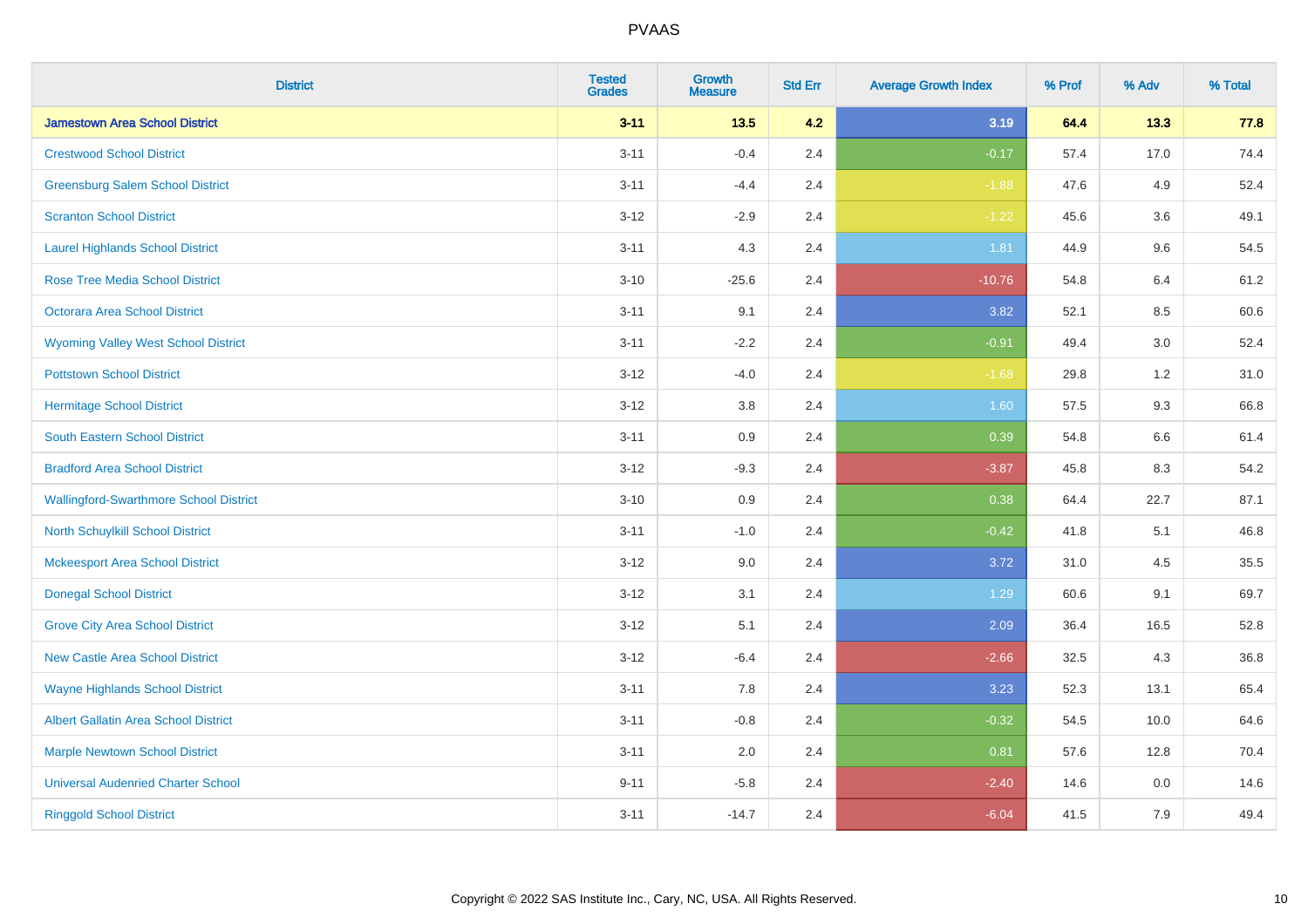| <b>District</b>                                                       | <b>Tested</b><br><b>Grades</b> | <b>Growth</b><br><b>Measure</b> | <b>Std Err</b> | <b>Average Growth Index</b> | % Prof | % Adv   | % Total |
|-----------------------------------------------------------------------|--------------------------------|---------------------------------|----------------|-----------------------------|--------|---------|---------|
| <b>Jamestown Area School District</b>                                 | $3 - 11$                       | 13.5                            | 4.2            | 3.19                        | 64.4   | 13.3    | 77.8    |
| <b>Valley View School District</b>                                    | $3 - 11$                       | 18.1                            | 2.4            | 7.42                        | 53.7   | 14.7    | 68.4    |
| <b>Central Valley School District</b>                                 | $3 - 10$                       | 4.8                             | 2.4            | 1.98                        | 56.9   | 9.0     | 65.9    |
| <b>Beaver Area School District</b>                                    | $3 - 10$                       | 4.7                             | 2.4            | 1.94                        | 57.4   | 16.8    | 74.2    |
| <b>Big Spring School District</b>                                     | $3 - 11$                       | $-9.8$                          | 2.4            | $-4.00$                     | 38.6   | 8.9     | 47.5    |
| <b>Elizabeth Forward School District</b>                              | $3 - 11$                       | $-8.4$                          | 2.4            | $-3.41$                     | 51.7   | 4.0     | 55.7    |
| Northern Lebanon School District                                      | $3 - 11$                       | 0.4                             | 2.5            | 0.15                        | 28.0   | $3.0\,$ | 31.0    |
| South Williamsport Area School District                               | $3 - 10$                       | $-5.7$                          | 2.5            | $-2.30$                     | 45.5   | 4.5     | 50.0    |
| Hamburg Area School District                                          | $3 - 11$                       | 8.9                             | 2.5            | 3.63                        | 43.5   | 8.2     | 51.7    |
| <b>East Pennsboro Area School District</b>                            | $3 - 11$                       | $-4.2$                          | 2.5            | $-1.71$                     | 60.8   | 8.5     | 69.3    |
| <b>Littlestown Area School District</b>                               | $3 - 11$                       | 11.4                            | 2.5            | 4.62                        | 55.2   | 10.4    | 65.6    |
| <b>Saucon Valley School District</b>                                  | $3 - 11$                       | 14.7                            | 2.5            | 5.98                        | 48.7   | 20.2    | 69.0    |
| Esperanza Academy Charter School                                      | $4 - 11$                       | 4.0                             | 2.5            | 1.61                        | 32.4   | 0.7     | 33.1    |
| <b>Fort Leboeuf School District</b>                                   | $3 - 11$                       | 11.7                            | 2.5            | 4.73                        | 48.5   | 21.1    | 69.6    |
| <b>Milton Area School District</b>                                    | $3 - 11$                       | $-8.7$                          | 2.5            | $-3.52$                     | 45.4   | 6.9     | 52.3    |
| <b>Freeport Area School District</b>                                  | $3 - 10$                       | 9.7                             | 2.5            | 3.91                        | 57.5   | 17.8    | 75.3    |
| <b>Bucks County Technical High School</b>                             | $9 - 10$                       | $-12.0$                         | 2.5            | $-4.84$                     | 35.9   | 3.2     | 39.2    |
| Preparatory Charter School Of Mathematics, Science, Tech, And Careers | $9 - 10$                       | $-4.0$                          | 2.5            | $-1.59$                     | 15.0   | 0.0     | 15.0    |
| <b>Shikellamy School District</b>                                     | $3 - 10$                       | $-22.3$                         | 2.5            | $-8.92$                     | 33.3   | 6.1     | 39.5    |
| <b>West Perry School District</b>                                     | $3 - 11$                       | 12.5                            | 2.5            | 4.99                        | 56.6   | 8.4     | 65.0    |
| <b>Tyrone Area School District</b>                                    | $3 - 12$                       | 19.7                            | 2.5            | 7.87                        | 60.4   | 16.7    | 77.1    |
| Mifflinburg Area School District                                      | $3 - 11$                       | $-15.8$                         | 2.5            | $-6.30$                     | 42.4   | 4.0     | 46.4    |
| <b>Collegium Charter School</b>                                       | $3 - 10$                       | 5.9                             | 2.5            | 2.33                        | 38.1   | 7.9     | 46.0    |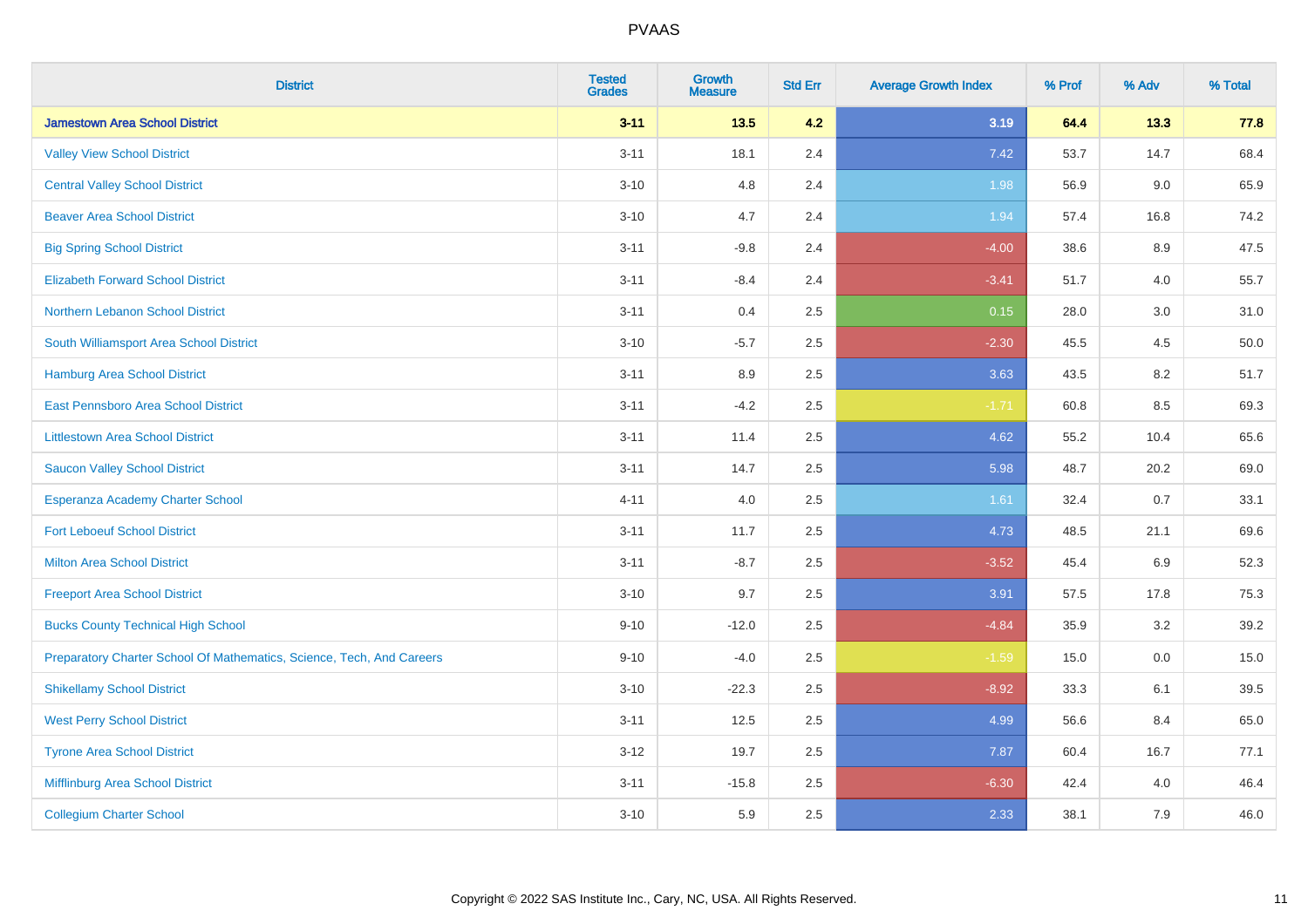| <b>District</b>                                    | <b>Tested</b><br><b>Grades</b> | <b>Growth</b><br><b>Measure</b> | <b>Std Err</b> | <b>Average Growth Index</b> | % Prof | % Adv   | % Total |
|----------------------------------------------------|--------------------------------|---------------------------------|----------------|-----------------------------|--------|---------|---------|
| <b>Jamestown Area School District</b>              | $3 - 11$                       | $13.5$                          | 4.2            | 3.19                        | 64.4   | 13.3    | 77.8    |
| South Butler County School District                | $3 - 10$                       | 3.9                             | 2.5            | 1.54                        | 53.1   | 16.6    | 69.7    |
| <b>Schuylkill Valley School District</b>           | $3 - 11$                       | 1.4                             | 2.5            | 0.56                        | 55.1   | 10.2    | 65.3    |
| <b>Athens Area School District</b>                 | $3 - 11$                       | 1.6                             | 2.5            | 0.64                        | 46.9   | 7.6     | 54.5    |
| <b>Tamaqua Area School District</b>                | $3 - 12$                       | $-8.2$                          | 2.5            | $-3.24$                     | 44.5   | 1.9     | 46.4    |
| <b>Slippery Rock Area School District</b>          | $3 - 11$                       | $-6.3$                          | 2.5            | $-2.51$                     | 56.2   | 9.5     | 65.7    |
| <b>Central Cambria School District</b>             | $3 - 11$                       | 3.0                             | 2.5            | 1.17                        | 56.2   | 9.7     | 66.0    |
| <b>Spring Cove School District</b>                 | $3 - 11$                       | 3.4                             | 2.5            | 1.33                        | 47.8   | 12.7    | 60.4    |
| <b>Lincoln Park Performing Arts Charter School</b> | $7 - 11$                       | 3.6                             | 2.5            | 1.42                        | 59.6   | 14.7    | 74.3    |
| <b>Montoursville Area School District</b>          | $3 - 12$                       | 10.8                            | 2.5            | 4.24                        | 44.6   | 20.1    | 64.8    |
| <b>Jersey Shore Area School District</b>           | $3 - 11$                       | 0.5                             | 2.6            | 0.21                        | 47.1   | 9.2     | 56.2    |
| <b>Agora Cyber Charter School</b>                  | $3 - 11$                       | 5.8                             | 2.6            | 2.28                        | 42.8   | 6.6     | 49.4    |
| Saint Marys Area School District                   | $3 - 11$                       | 7.8                             | 2.6            | 3.04                        | 57.0   | $8.2\,$ | 65.2    |
| <b>Penn Hills School District</b>                  | $3 - 11$                       | $-7.6$                          | 2.6            | $-2.94$                     | 33.1   | 0.7     | 33.8    |
| <b>Greater Johnstown School District</b>           | $3 - 11$                       | $-3.1$                          | 2.6            | $-1.19$                     | 26.1   | 0.0     | 26.1    |
| <b>Dauphin County Technical School</b>             | $9 - 11$                       | $-45.5$                         | 2.6            | $-17.72$                    | 14.4   | 2.5     | 16.9    |
| <b>Conneaut School District</b>                    | $3 - 12$                       | $-7.5$                          | 2.6            | $-2.91$                     | 38.4   | 7.4     | 45.8    |
| <b>Middletown Area School District</b>             | $3 - 11$                       | $-5.3$                          | 2.6            | $-2.05$                     | 46.4   | 5.3     | 51.7    |
| <b>Eastern York School District</b>                | $3 - 11$                       | 9.6                             | 2.6            | 3.71                        | 56.3   | 12.6    | 68.9    |
| <b>Berwick Area School District</b>                | $3 - 11$                       | $-9.3$                          | 2.6            | $-3.59$                     | 42.1   | 5.5     | 47.6    |
| <b>Mount Pleasant Area School District</b>         | $3 - 11$                       | $-5.0$                          | 2.6            | $-1.93$                     | 52.6   | 0.0     | 52.6    |
| <b>Wyomissing Area School District</b>             | $3 - 12$                       | $0.8\,$                         | 2.6            | 0.33                        | 55.7   | 17.6    | 73.3    |
| <b>Lewisburg Area School District</b>              | $3 - 11$                       | $-2.7$                          | 2.6            | $-1.03$                     | 57.0   | 18.5    | 75.6    |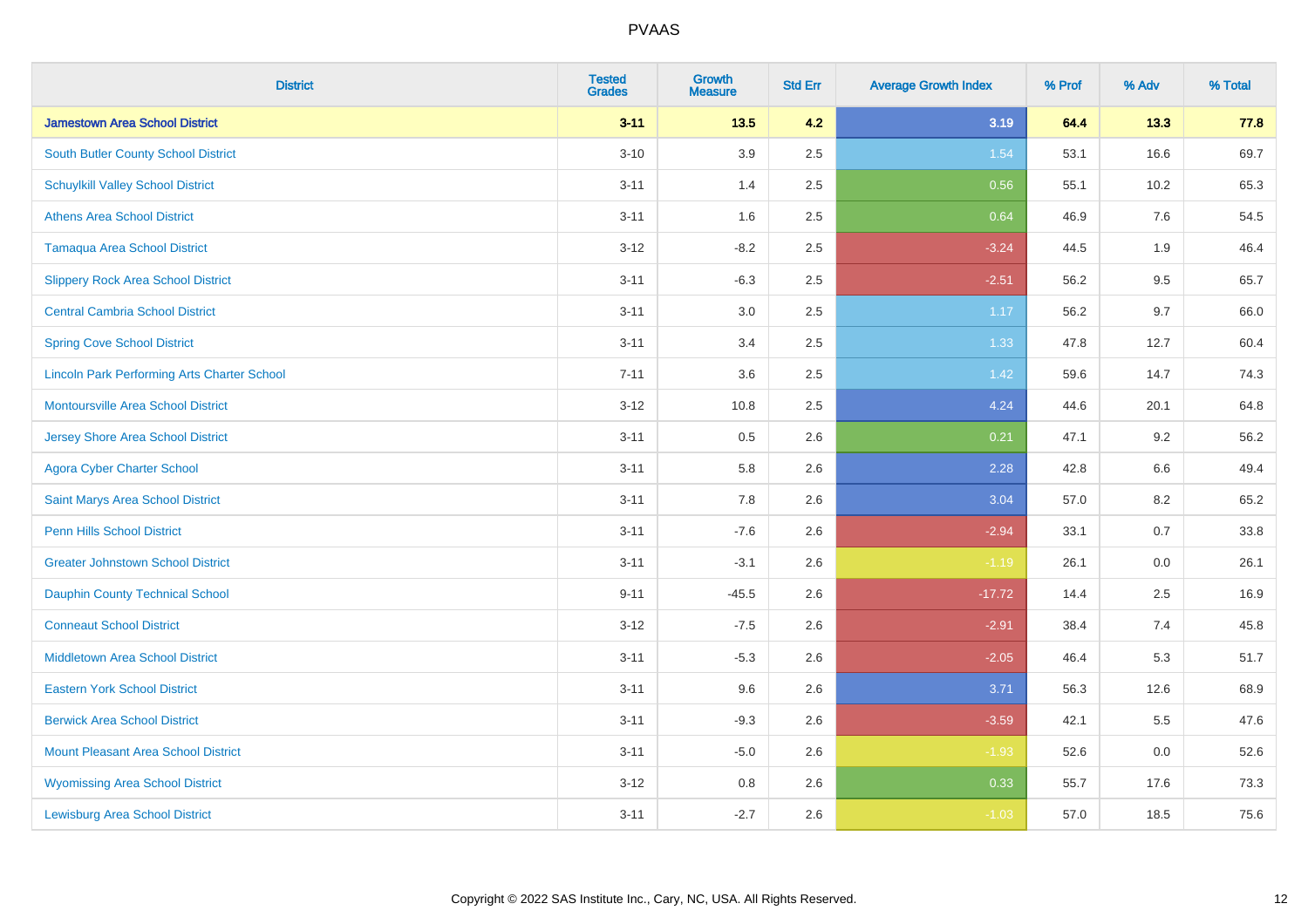| <b>District</b>                                | <b>Tested</b><br><b>Grades</b> | <b>Growth</b><br><b>Measure</b> | <b>Std Err</b> | <b>Average Growth Index</b> | % Prof | % Adv | % Total |
|------------------------------------------------|--------------------------------|---------------------------------|----------------|-----------------------------|--------|-------|---------|
| <b>Jamestown Area School District</b>          | $3 - 11$                       | 13.5                            | 4.2            | 3.19                        | 64.4   | 13.3  | 77.8    |
| <b>Central Columbia School District</b>        | $3 - 12$                       | $-4.8$                          | 2.6            | $-1.86$                     | 53.7   | 14.8  | 68.5    |
| <b>Wilson Area School District</b>             | $3 - 11$                       | 6.0                             | 2.6            | 2.30                        | 48.7   | 8.5   | 57.2    |
| <b>Fairview School District</b>                | $3 - 11$                       | 3.4                             | 2.6            | 1.32                        | 57.2   | 17.6  | 74.8    |
| Lehigh Valley Charter High School For The Arts | $9 - 10$                       | 7.3                             | 2.6            | 2.82                        | 62.3   | 18.2  | 80.5    |
| <b>Wyoming Area School District</b>            | $3 - 10$                       | $-1.3$                          | 2.6            | $-0.50$                     | 53.8   | 10.8  | 64.6    |
| <b>Quaker Valley School District</b>           | $3 - 11$                       | $-2.8$                          | 2.6            | $-1.08$                     | 55.2   | 13.2  | 68.4    |
| <b>Sharon City School District</b>             | $3 - 11$                       | 4.9                             | 2.6            | 1.87                        | 48.2   | 5.3   | 53.4    |
| <b>Mcguffey School District</b>                | $3 - 11$                       | 2.1                             | 2.6            | 0.81                        | 57.7   | 3.1   | 60.8    |
| <b>Corry Area School District</b>              | $3 - 11$                       | $-5.3$                          | 2.6            | $-2.03$                     | 38.5   | 6.0   | 44.5    |
| <b>Woodland Hills School District</b>          | $3-12$                         | 3.2                             | 2.6            | 1.22                        | 31.4   | 3.6   | 35.0    |
| Ambridge Area School District                  | $3 - 12$                       | 9.1                             | 2.6            | 3.46                        | 50.4   | 10.7  | 61.1    |
| <b>Bedford Area School District</b>            | $3 - 11$                       | 2.5                             | 2.6            | 0.93                        | 48.5   | 10.0  | 58.5    |
| <b>Clearfield Area School District</b>         | $3 - 10$                       | $-9.4$                          | 2.6            | $-3.56$                     | 43.0   | 3.1   | 46.1    |
| <b>Keystone Oaks School District</b>           | $3 - 11$                       | $5.5\,$                         | 2.6            | 2.07                        | 53.2   | 12.1  | 65.4    |
| <b>Danville Area School District</b>           | $3 - 11$                       | 0.4                             | 2.6            | 0.15                        | 57.4   | 18.4  | 75.7    |
| <b>Oil City Area School District</b>           | $3 - 11$                       | $-2.9$                          | 2.6            | $-1.08$                     | 44.4   | 5.8   | 50.2    |
| <b>Belle Vernon Area School District</b>       | $3 - 11$                       | 6.5                             | 2.6            | 2.44                        | 55.6   | 11.1  | 66.7    |
| <b>Titusville Area School District</b>         | $3 - 11$                       | $-13.2$                         | 2.6            | $-4.99$                     | 43.2   | 4.8   | 48.0    |
| <b>Harbor Creek School District</b>            | $3 - 11$                       | $-7.1$                          | 2.7            | $-2.67$                     | 48.8   | 15.2  | 64.0    |
| <b>City CHS</b>                                | $10 - 11$                      | 13.6                            | 2.7            | 5.12                        | 45.8   | 3.0   | 48.8    |
| Pen Argyl Area School District                 | $3 - 12$                       | 9.2                             | 2.7            | 3.46                        | 50.0   | 12.6  | 62.6    |
| <b>Forest Hills School District</b>            | $3 - 11$                       | $-7.3$                          | 2.7            | $-2.74$                     | 41.1   | 13.7  | 54.8    |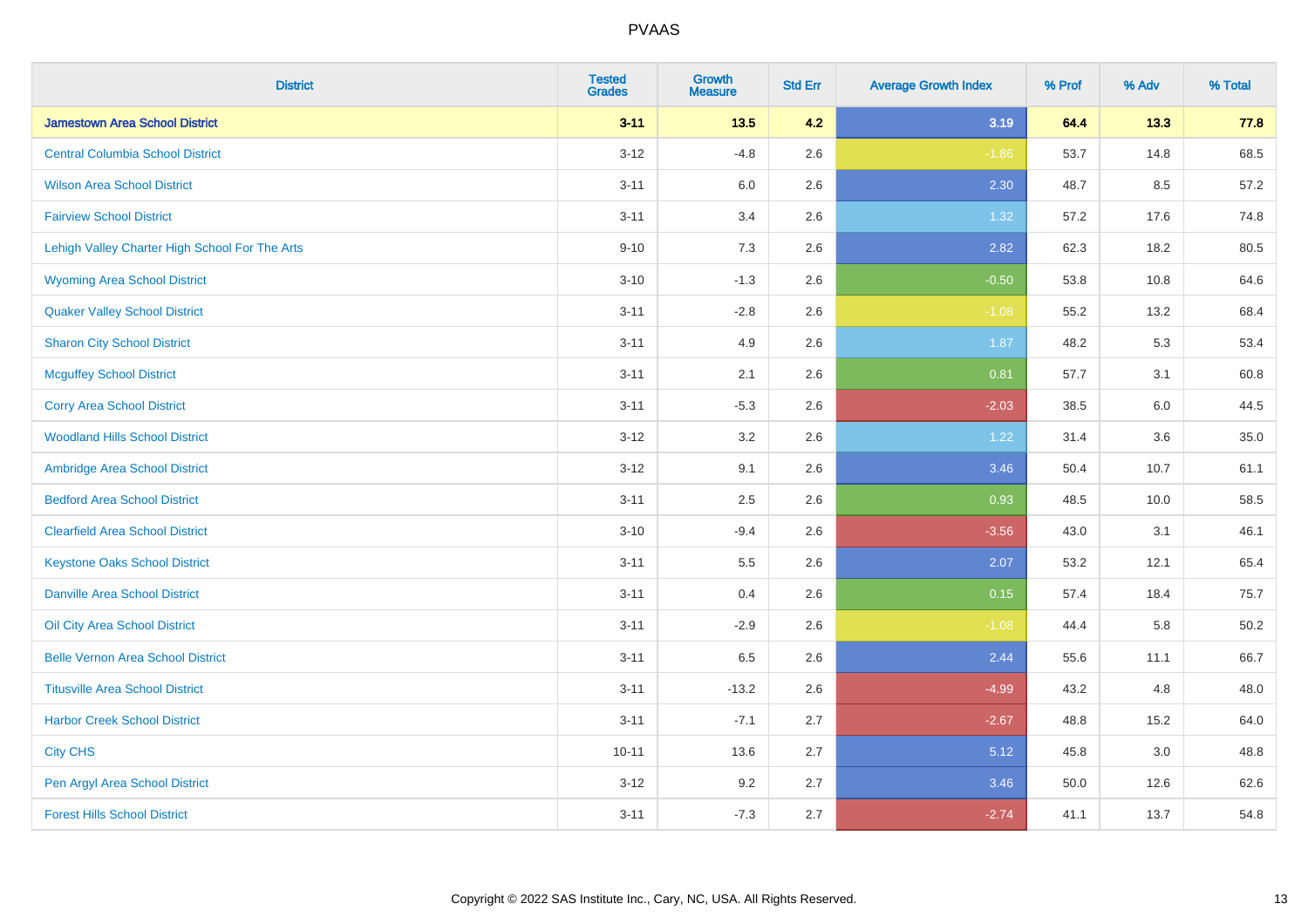| <b>District</b>                                  | <b>Tested</b><br><b>Grades</b> | Growth<br><b>Measure</b> | <b>Std Err</b> | <b>Average Growth Index</b> | % Prof | % Adv | % Total |
|--------------------------------------------------|--------------------------------|--------------------------|----------------|-----------------------------|--------|-------|---------|
| <b>Jamestown Area School District</b>            | $3 - 11$                       | 13.5                     | 4.2            | 3.19                        | 64.4   | 13.3  | 77.8    |
| Jim Thorpe Area School District                  | $3 - 11$                       | $-5.8$                   | 2.7            | $-2.19$                     | 33.3   | 7.4   | 40.7    |
| <b>South Park School District</b>                | $3 - 11$                       | $-11.3$                  | 2.7            | $-4.23$                     | 53.5   | 13.7  | 67.3    |
| <b>Penn Cambria School District</b>              | $3 - 11$                       | $-0.0$                   | 2.7            | $-0.01$                     | 61.5   | 7.7   | 69.2    |
| <b>Highlands School District</b>                 | $3 - 11$                       | $-7.4$                   | 2.7            | $-2.76$                     | 44.4   | 3.7   | 48.2    |
| Susquehanna Township School District             | $3 - 12$                       | $-5.8$                   | 2.7            | $-2.17$                     | 36.0   | 5.6   | 41.6    |
| <b>Deer Lakes School District</b>                | $3 - 11$                       | 17.0                     | 2.7            | 6.32                        | 61.5   | 16.4  | 77.9    |
| <b>Hopewell Area School District</b>             | $3 - 11$                       | 2.6                      | 2.7            | 0.97                        | 58.4   | 4.0   | 62.4    |
| <b>Wattsburg Area School District</b>            | $3 - 11$                       | 6.5                      | 2.7            | 2.43                        | 42.7   | 7.6   | 50.3    |
| Southern Tioga School District                   | $3 - 11$                       | $-11.5$                  | 2.7            | $-4.25$                     | 47.8   | 6.4   | 54.3    |
| <b>Brandywine Heights Area School District</b>   | $3 - 11$                       | $-4.9$                   | 2.7            | $-1.81$                     | 49.2   | 8.2   | 57.4    |
| <b>East Lycoming School District</b>             | $3 - 11$                       | $-6.0$                   | 2.7            | $-2.24$                     | 48.3   | 4.2   | 52.5    |
| <b>Annville-Cleona School District</b>           | $3 - 12$                       | $-12.1$                  | 2.7            | $-4.46$                     | 34.9   | 7.8   | 42.6    |
| <b>Midd-West School District</b>                 | $3 - 11$                       | 10.3                     | 2.7            | 3.80                        | 58.0   | 13.4  | 71.4    |
| Community Academy Of Philadelphia Charter School | $3 - 11$                       | 5.8                      | 2.7            | 2.12                        | 26.7   | 0.9   | 27.6    |
| <b>MaST Community Charter School</b>             | $3 - 10$                       | $-4.1$                   | 2.7            | $-1.52$                     | 44.0   | 9.5   | 53.4    |
| <b>Chester-Upland School District</b>            | $3 - 11$                       | $-0.3$                   | 2.7            | $-0.09$                     | 13.8   | 0.8   | 14.6    |
| <b>Yough School District</b>                     | $3 - 10$                       | $-6.6$                   | 2.7            | $-2.43$                     | 50.8   | 4.0   | 54.8    |
| Huntingdon Area School District                  | $3 - 11$                       | $-2.0$                   | 2.7            | $-0.72$                     | 36.8   | 10.3  | 47.0    |
| Northern Lehigh School District                  | $3 - 12$                       | $-10.4$                  | 2.7            | $-3.82$                     | 28.0   | 9.3   | 37.3    |
| Lake-Lehman School District                      | $3 - 11$                       | 10.8                     | 2.7            | 3.93                        | 55.3   | 7.9   | 63.2    |
| <b>Bald Eagle Area School District</b>           | $3 - 11$                       | $-2.1$                   | 2.7            | $-0.75$                     | 48.4   | 9.4   | 57.7    |
| <b>Girard School District</b>                    | $3 - 11$                       | $-0.6$                   | 2.7            | $-0.22$                     | 53.9   | 15.6  | 69.6    |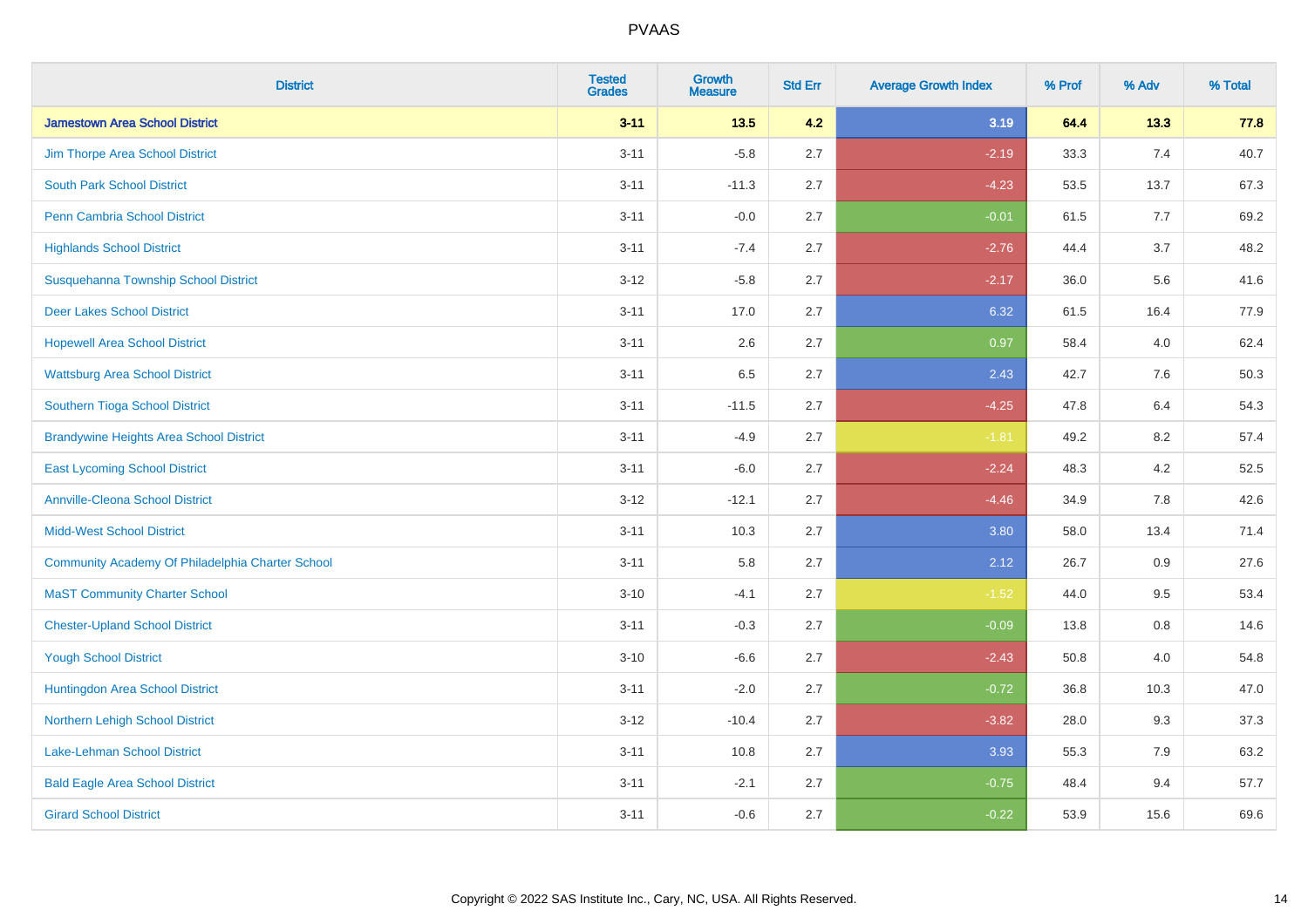| <b>District</b>                               | <b>Tested</b><br><b>Grades</b> | <b>Growth</b><br><b>Measure</b> | <b>Std Err</b> | <b>Average Growth Index</b> | % Prof | % Adv   | % Total |
|-----------------------------------------------|--------------------------------|---------------------------------|----------------|-----------------------------|--------|---------|---------|
| <b>Jamestown Area School District</b>         | $3 - 11$                       | $13.5$                          | 4.2            | 3.19                        | 64.4   | 13.3    | 77.8    |
| <b>Oley Valley School District</b>            | $3 - 11$                       | $-0.4$                          | 2.8            | $-0.15$                     | 43.1   | 12.9    | 56.0    |
| <b>Washington School District</b>             | $3 - 11$                       | $-4.9$                          | 2.8            | $-1.76$                     | 30.1   | 2.4     | 32.5    |
| <b>Towanda Area School District</b>           | $3 - 11$                       | 4.0                             | 2.8            | 1.44                        | 39.4   | $6.6\,$ | 46.0    |
| <b>Greater Nanticoke Area School District</b> | $3 - 12$                       | 11.2                            | 2.8            | 4.01                        | 38.0   | 12.4    | 50.4    |
| <b>Susquenita School District</b>             | $3 - 11$                       | $-0.1$                          | 2.8            | $-0.01$                     | 47.7   | 10.1    | 57.8    |
| <b>Lakeland School District</b>               | $3 - 11$                       | 1.1                             | 2.8            | 0.38                        | 48.6   | 3.7     | 52.3    |
| <b>Westmont Hilltop School District</b>       | $3 - 11$                       | $-4.0$                          | 2.8            | $-1.40$                     | 36.3   | 13.3    | 49.6    |
| <b>Derry Area School District</b>             | $3 - 11$                       | 13.2                            | 2.8            | 4.69                        | 60.0   | 12.5    | 72.5    |
| <b>Central Greene School District</b>         | $3 - 11$                       | $-1.6$                          | 2.8            | $-0.55$                     | 54.2   | 2.8     | 57.0    |
| Northern Tioga School District                | $3 - 12$                       | $-7.5$                          | 2.8            | $-2.64$                     | 54.0   | 1.2     | 55.2    |
| <b>Franklin Area School District</b>          | $3 - 11$                       | 6.6                             | 2.8            | 2.34                        | 48.2   | 4.5     | 52.7    |
| <b>Palisades School District</b>              | $3 - 11$                       | $-8.7$                          | 2.8            | $-3.06$                     | 53.8   | 6.7     | 60.5    |
| <b>Hanover Public School District</b>         | $3 - 11$                       | 5.2                             | 2.8            | 1.83                        | 52.2   | 14.4    | 66.7    |
| <b>Loyalsock Township School District</b>     | $3-12$                         | 4.2                             | 2.8            | 1.47                        | 54.3   | 2.1     | 56.4    |
| <b>Tulpehocken Area School District</b>       | $3 - 12$                       | $-13.7$                         | 2.8            | $-4.81$                     | 36.7   | 2.8     | 39.4    |
| <b>Bermudian Springs School District</b>      | $3 - 11$                       | $-5.5$                          | 2.9            | $-1.94$                     | 56.4   | 6.8     | 63.2    |
| <b>Greenville Area School District</b>        | $3 - 11$                       | 0.7                             | 2.9            | 0.26                        | 53.4   | 6.9     | 60.3    |
| <b>Tech Freire Charter School</b>             | $9 - 11$                       | 9.3                             | 2.9            | 3.26                        | 18.0   | 1.1     | 19.1    |
| <b>Richland School District</b>               | $3 - 11$                       | 6.7                             | 2.9            | 2.33                        | 62.2   | 19.2    | 81.4    |
| <b>Avon Grove Charter School</b>              | $3 - 11$                       | 9.0                             | 2.9            | 3.13                        | 58.8   | 16.7    | 75.5    |
| <b>Upper Adams School District</b>            | $3 - 11$                       | 1.3                             | 2.9            | 0.47                        | 55.2   | 8.6     | 63.8    |
| <b>General Mclane School District</b>         | $3 - 11$                       | 3.1                             | 2.9            | 1.07                        | 62.3   | 4.9     | 67.2    |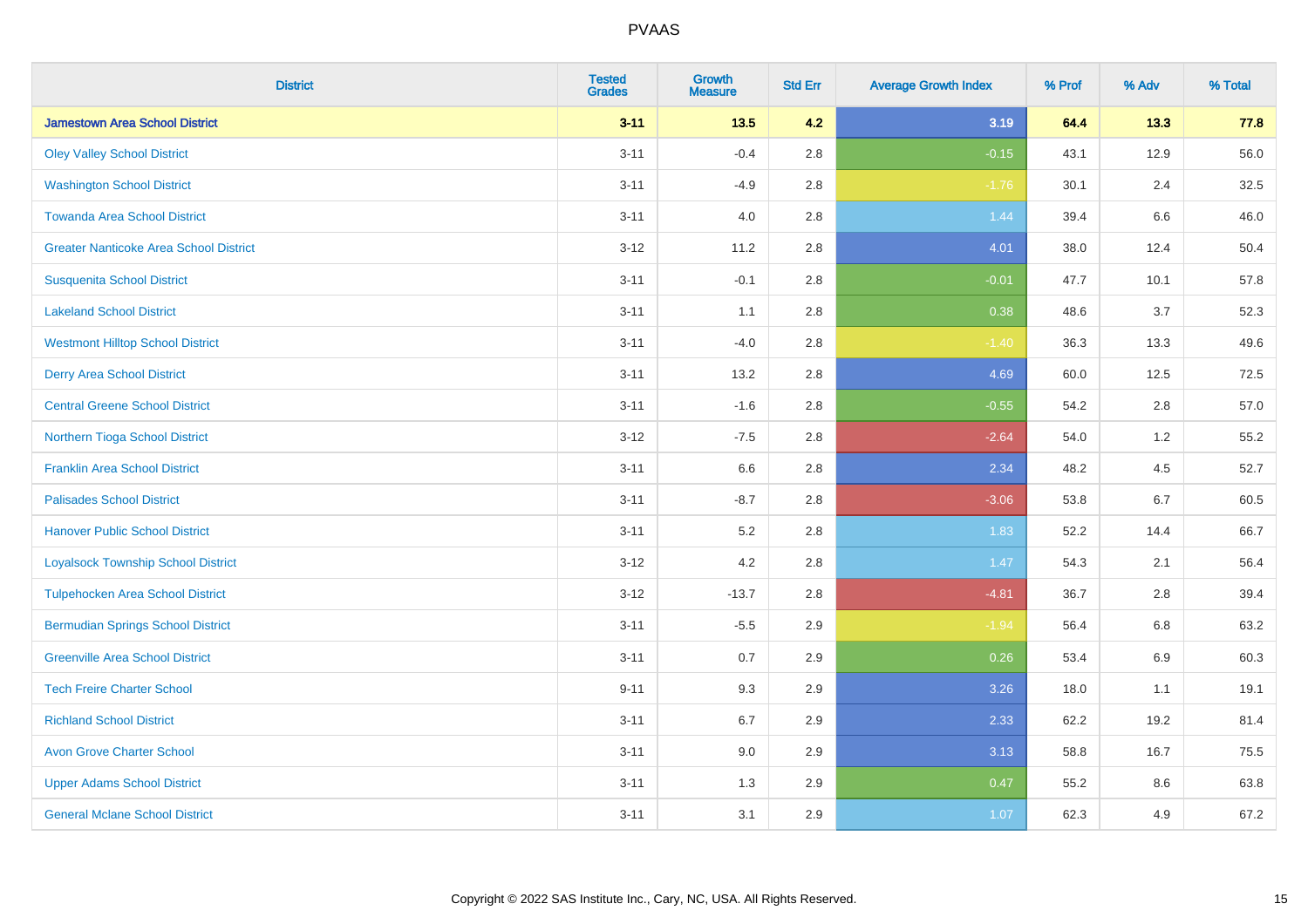| <b>District</b>                                    | <b>Tested</b><br><b>Grades</b> | <b>Growth</b><br><b>Measure</b> | <b>Std Err</b> | <b>Average Growth Index</b> | % Prof | % Adv   | % Total |
|----------------------------------------------------|--------------------------------|---------------------------------|----------------|-----------------------------|--------|---------|---------|
| <b>Jamestown Area School District</b>              | $3 - 11$                       | $13.5$                          | 4.2            | 3.19                        | 64.4   | 13.3    | 77.8    |
| <b>Punxsutawney Area School District</b>           | $3 - 11$                       | 4.2                             | 2.9            | 1.45                        | 55.0   | $5.5\,$ | 60.6    |
| Philadelphia Electrical & Tech Charter High School | $10 - 10$                      | $-0.5$                          | 2.9            | $-0.15$                     | 8.8    | 0.0     | 8.8     |
| <b>Western Wayne School District</b>               | $3 - 11$                       | 5.6                             | 2.9            | 1.93                        | 41.3   | 17.4    | 58.7    |
| <b>Pine Grove Area School District</b>             | $3 - 11$                       | $-7.7$                          | 2.9            | $-2.66$                     | 42.3   | 7.7     | 50.0    |
| <b>West Mifflin Area School District</b>           | $3 - 12$                       | $-12.3$                         | 2.9            | $-4.22$                     | 39.7   | 10.3    | 50.0    |
| <b>Neshannock Township School District</b>         | $3 - 10$                       | $-9.7$                          | 2.9            | $-3.34$                     | 62.4   | 5.6     | 67.9    |
| <b>Penns Valley Area School District</b>           | $3 - 12$                       | 14.0                            | 2.9            | 4.80                        | 41.9   | 23.1    | 65.0    |
| Philadelphia Academy Charter School                | $3 - 11$                       | $-8.9$                          | 2.9            | $-3.04$                     | 50.5   | 2.9     | 53.4    |
| <b>Chestnut Ridge School District</b>              | $3 - 12$                       | $-3.4$                          | 2.9            | $-1.17$                     | 46.6   | 5.8     | 52.4    |
| New Hope-Solebury School District                  | $3 - 11$                       | 7.5                             | 2.9            | 2.57                        | 68.2   | 22.7    | 90.9    |
| <b>Dunmore School District</b>                     | $3 - 11$                       | $-7.7$                          | 2.9            | $-2.62$                     | 34.0   | 7.2     | 41.2    |
| Karns City Area School District                    | $3 - 11$                       | $-6.0$                          | 2.9            | $-2.03$                     | 53.1   | $8.3\,$ | 61.5    |
| <b>Mid Valley School District</b>                  | $3 - 10$                       | $-1.7$                          | 3.0            | $-0.55$                     | 45.1   | $7.8\,$ | 52.9    |
| <b>Riverside School District</b>                   | $3 - 11$                       | $-3.2$                          | 3.0            | $-1.09$                     | 43.0   | 9.0     | 52.0    |
| Southern Columbia Area School District             | $3 - 11$                       | $-14.6$                         | 3.0            | $-4.92$                     | 55.0   | 4.0     | 59.0    |
| <b>Camp Hill School District</b>                   | $3 - 12$                       | 2.3                             | 3.0            | 0.78                        | 53.6   | 17.5    | 71.1    |
| <b>Charleroi School District</b>                   | $3 - 11$                       | $-2.6$                          | 3.0            | $-0.86$                     | 55.7   | 7.4     | 63.1    |
| <b>Freedom Area School District</b>                | $3 - 11$                       | $-7.1$                          | 3.0            | $-2.37$                     | 43.8   | 4.2     | 47.9    |
| <b>Palmerton Area School District</b>              | $3 - 11$                       | $-1.2$                          | 3.0            | $-0.39$                     | 57.4   | 5.0     | 62.4    |
| <b>Columbia-Montour AVTS</b>                       | $9 - 10$                       | $-12.5$                         | 3.0            | $-4.16$                     | 22.3   | 0.6     | 22.9    |
| <b>Blairsville-Saltsburg School District</b>       | $3 - 11$                       | $-8.0$                          | 3.0            | $-2.68$                     | 37.3   | 7.0     | 44.3    |
| <b>Iroquois School District</b>                    | $3 - 11$                       | 13.1                            | 3.0            | 4.35                        | 48.2   | 7.8     | 56.0    |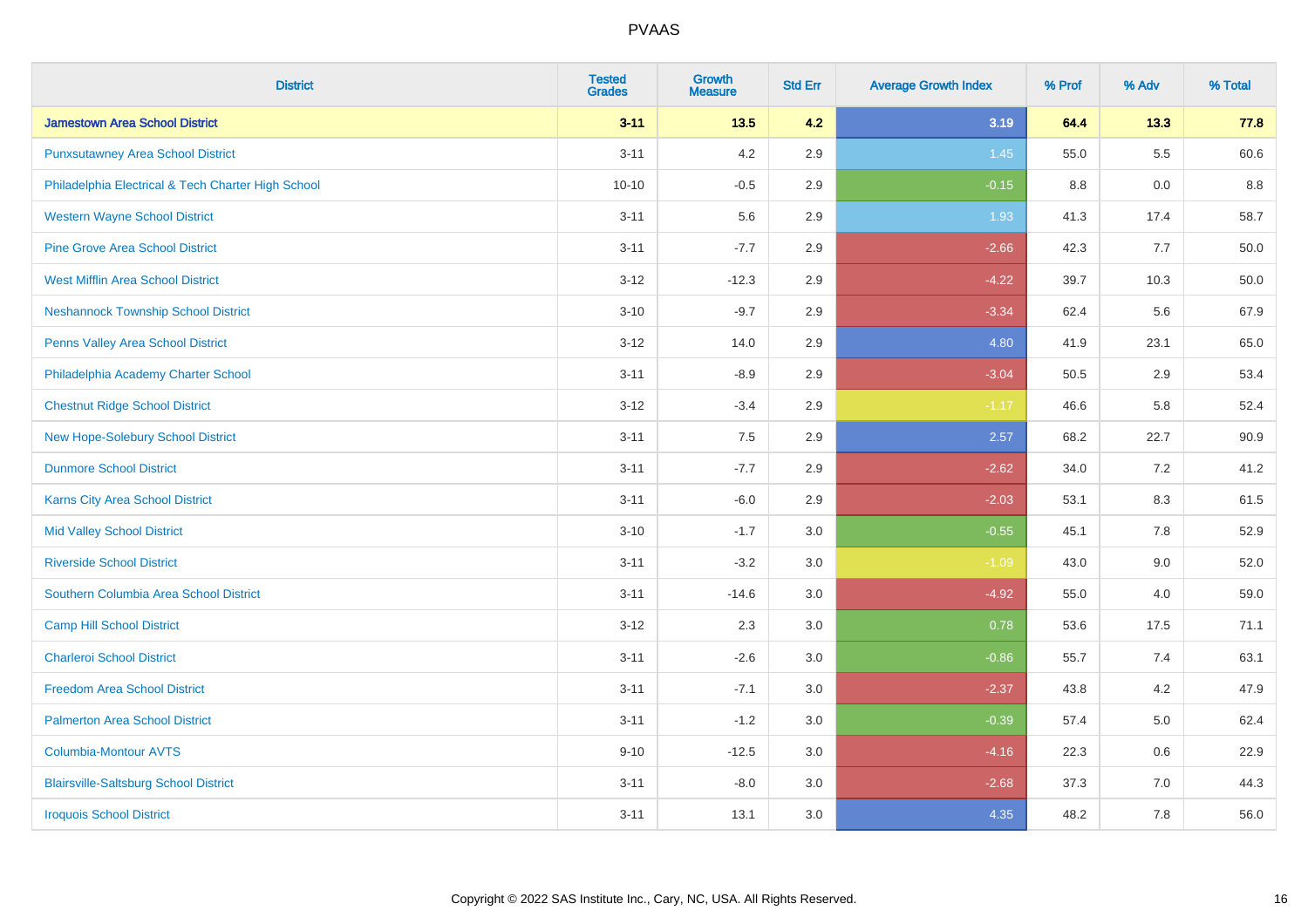| <b>District</b>                                | <b>Tested</b><br><b>Grades</b> | <b>Growth</b><br><b>Measure</b> | <b>Std Err</b> | <b>Average Growth Index</b> | % Prof | % Adv   | % Total |
|------------------------------------------------|--------------------------------|---------------------------------|----------------|-----------------------------|--------|---------|---------|
| <b>Jamestown Area School District</b>          | $3 - 11$                       | 13.5                            | 4.2            | 3.19                        | 64.4   | 13.3    | 77.8    |
| Catasauqua Area School District                | $3 - 12$                       | $-12.1$                         | 3.0            | $-4.00$                     | 36.8   | 7.6     | 44.3    |
| <b>Wellsboro Area School District</b>          | $3 - 11$                       | $-12.4$                         | 3.0            | $-4.11$                     | 49.2   | 11.9    | 61.1    |
| <b>Wilmington Area School District</b>         | $3 - 11$                       | 7.5                             | 3.0            | 2.48                        | 55.1   | 5.1     | 60.2    |
| <b>Bloomsburg Area School District</b>         | $3 - 10$                       | 0.7                             | 3.0            | 0.23                        | 55.9   | 11.8    | 67.6    |
| <b>Riverside Beaver County School District</b> | $3 - 11$                       | $-14.0$                         | 3.0            | $-4.64$                     | 49.4   | 8.8     | 58.2    |
| <b>Montrose Area School District</b>           | $3 - 10$                       | $-5.5$                          | 3.0            | $-1.82$                     | 46.7   | 5.4     | 52.2    |
| <b>Cranberry Area School District</b>          | $3 - 12$                       | 9.2                             | 3.0            | 3.04                        | 47.5   | 10.2    | 57.6    |
| <b>Brookville Area School District</b>         | $3 - 11$                       | 6.9                             | 3.0            | 2.30                        | 55.2   | 15.6    | 70.8    |
| <b>Warrior Run School District</b>             | $3 - 11$                       | 4.6                             | 3.0            | 1.51                        | 40.9   | 8.1     | 49.0    |
| <b>Forest City Regional School District</b>    | $3 - 12$                       | $-6.0$                          | 3.0            | $-1.96$                     | 44.1   | 0.0     | 44.1    |
| <b>Tacony Academy Charter School</b>           | $3 - 11$                       | $-14.7$                         | 3.0            | $-4.82$                     | 22.4   | 1.8     | 24.1    |
| Perseus House Charter School Of Excellence     | $6 - 11$                       | $-5.2$                          | 3.0            | $-1.72$                     | 16.5   | $0.0\,$ | 16.5    |
| Mastery Charter School - Shoemaker Campus      | $7 - 10$                       | 4.1                             | 3.0            | 1.34                        | 20.9   | 3.3     | 24.2    |
| <b>Brentwood Borough School District</b>       | $3 - 11$                       | $-5.3$                          | 3.0            | $-1.72$                     | 52.0   | 6.1     | 58.2    |
| <b>Burrell School District</b>                 | $3 - 11$                       | 4.5                             | 3.1            | 1.48                        | 58.5   | 13.8    | 72.3    |
| <b>North East School District</b>              | $3 - 11$                       | $-9.3$                          | 3.1            | $-3.02$                     | 62.6   | 14.4    | 77.0    |
| <b>Mohawk Area School District</b>             | $3 - 11$                       | $-7.5$                          | 3.1            | $-2.45$                     | 49.4   | 11.0    | 60.4    |
| <b>Mount Carmel Area School District</b>       | $3 - 11$                       | $-0.6$                          | 3.1            | $-0.18$                     | 45.3   | 2.1     | 47.4    |
| <b>Ligonier Valley School District</b>         | $3 - 11$                       | 4.2                             | 3.1            | 1.34                        | 59.1   | 10.3    | 69.5    |
| <b>Unionville-Chadds Ford School District</b>  | $3 - 11$                       | 17.1                            | 3.1            | 5.51                        | 68.1   | 13.2    | 81.3    |
| <b>Mount Union Area School District</b>        | $3 - 10$                       | $-6.1$                          | 3.1            | $-1.97$                     | 32.2   | 3.4     | 35.6    |
| <b>Marion Center Area School District</b>      | $3 - 10$                       | $-12.0$                         | 3.1            | $-3.87$                     | 33.7   | 1.1     | 34.8    |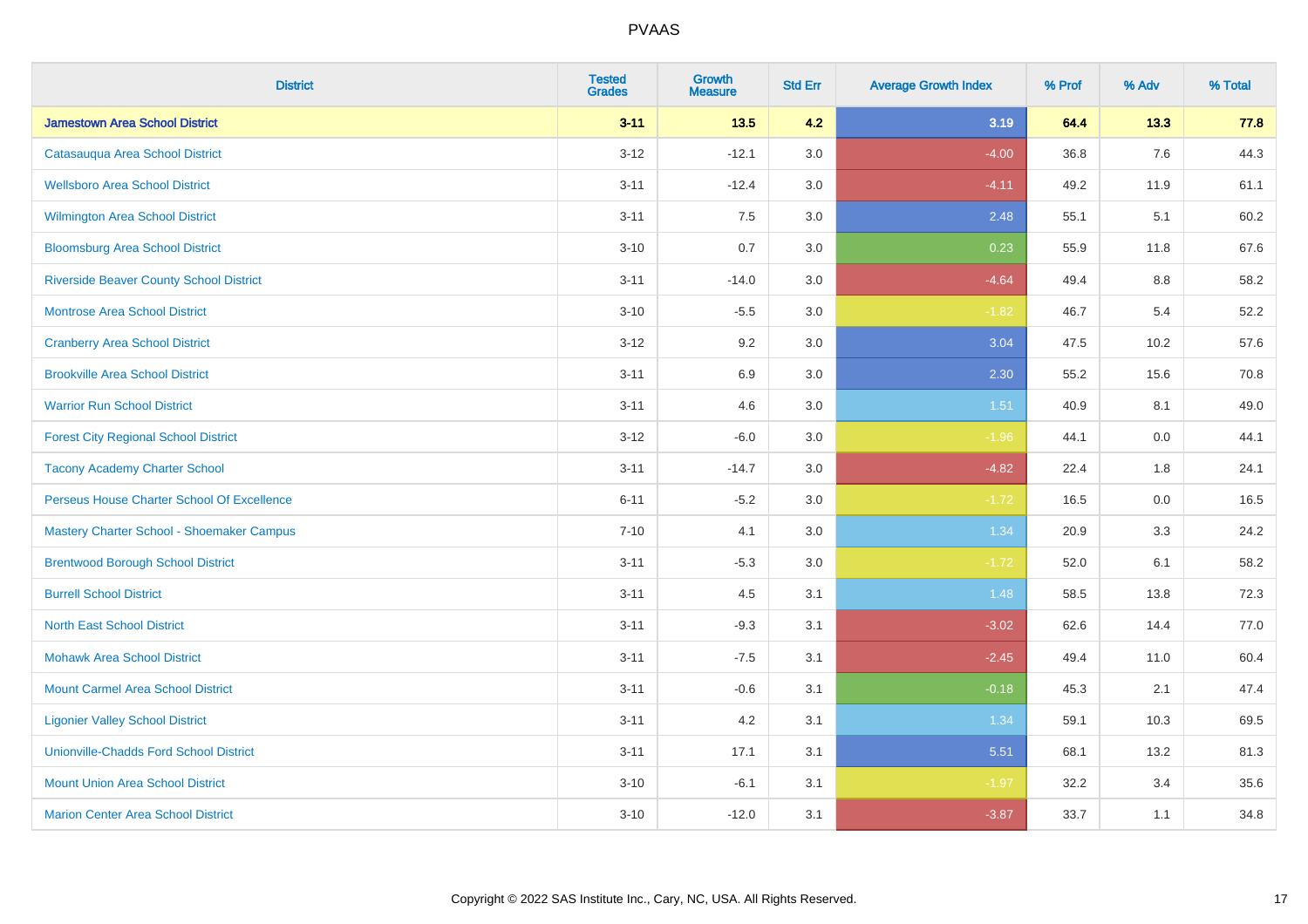| <b>District</b>                                   | <b>Tested</b><br><b>Grades</b> | Growth<br><b>Measure</b> | <b>Std Err</b> | <b>Average Growth Index</b> | % Prof | % Adv   | % Total |
|---------------------------------------------------|--------------------------------|--------------------------|----------------|-----------------------------|--------|---------|---------|
| <b>Jamestown Area School District</b>             | $3 - 11$                       | 13.5                     | 4.2            | 3.19                        | 64.4   | 13.3    | 77.8    |
| <b>Laurel School District</b>                     | $3 - 11$                       | 1.8                      | 3.1            | 0.59                        | 70.1   | 2.3     | 72.4    |
| Cambria Heights School District                   | $3 - 10$                       | $-4.1$                   | 3.1            | $-1.32$                     | 51.0   | 6.0     | 57.0    |
| <b>Executive Education Academy Charter School</b> | $3 - 10$                       | $-6.5$                   | 3.1            | $-2.08$                     | 23.7   | $2.2\,$ | 25.8    |
| <b>Avonworth School District</b>                  | $3 - 10$                       | $-12.6$                  | 3.1            | $-4.01$                     | 59.8   | 4.6     | 64.4    |
| <b>New Brighton Area School District</b>          | $3 - 11$                       | 4.6                      | 3.1            | 1.47                        | 60.9   | 5.8     | 66.7    |
| Schuylkill Haven Area School District             | $3 - 11$                       | $-15.3$                  | 3.1            | $-4.87$                     | 49.7   | 2.4     | 52.1    |
| <b>Kane Area School District</b>                  | $3 - 10$                       | $-3.7$                   | 3.2            | $-1.17$                     | 39.5   | 9.9     | 49.4    |
| <b>Bellwood-Antis School District</b>             | $3 - 10$                       | $-1.2$                   | 3.2            | $-0.39$                     | 55.1   | 10.1    | 65.2    |
| <b>Canton Area School District</b>                | $3 - 11$                       | $-5.5$                   | 3.2            | $-1.75$                     | 40.7   | 2.3     | 43.0    |
| <b>Wilkes-Barre Area School District</b>          | $3 - 11$                       | 0.1                      | 3.2            | 0.02                        | 35.5   | 5.4     | 40.9    |
| <b>Upper Dauphin Area School District</b>         | $3 - 11$                       | $-6.3$                   | 3.2            | $-1.98$                     | 37.4   | 4.8     | 42.2    |
| <b>Uniontown Area School District</b>             | $3 - 11$                       | 6.0                      | $3.2\,$        | 1.87                        | 62.4   | 5.9     | 68.2    |
| <b>Pequea Valley School District</b>              | $3 - 11$                       | $-5.8$                   | 3.2            | $-1.80$                     | 39.8   | 9.1     | 48.9    |
| <b>Line Mountain School District</b>              | $3 - 11$                       | 4.1                      | 3.2            | 1.27                        | 52.9   | 9.2     | 62.1    |
| <b>Windber Area School District</b>               | $3 - 11$                       | $-7.2$                   | 3.2            | $-2.24$                     | 55.4   | 7.2     | 62.6    |
| <b>Kutztown Area School District</b>              | $3 - 12$                       | $-0.2$                   | 3.2            | $-0.05$                     | 55.4   | 13.3    | 68.7    |
| <b>Springfield Township School District</b>       | $3 - 11$                       | $-18.9$                  | 3.2            | $-5.88$                     | 62.6   | 3.6     | 66.3    |
| South Allegheny School District                   | $3 - 11$                       | $-8.8$                   | 3.2            | $-2.70$                     | 40.5   | 0.0     | 40.5    |
| <b>Bentworth School District</b>                  | $3 - 11$                       | 5.7                      | 3.2            | 1.75                        | 44.2   | 19.5    | 63.6    |
| Southern Huntingdon County School District        | $3 - 11$                       | $-12.9$                  | 3.2            | $-3.98$                     | 32.5   | 2.5     | 35.0    |
| <b>MaST Community Charter School II</b>           | $3 - 10$                       | 4.4                      | 3.2            | 1.37                        | 28.4   | 3.4     | 31.8    |
| <b>Ellwood City Area School District</b>          | $3 - 11$                       | $-4.2$                   | 3.2            | $-1.29$                     | 54.1   | 14.1    | 68.2    |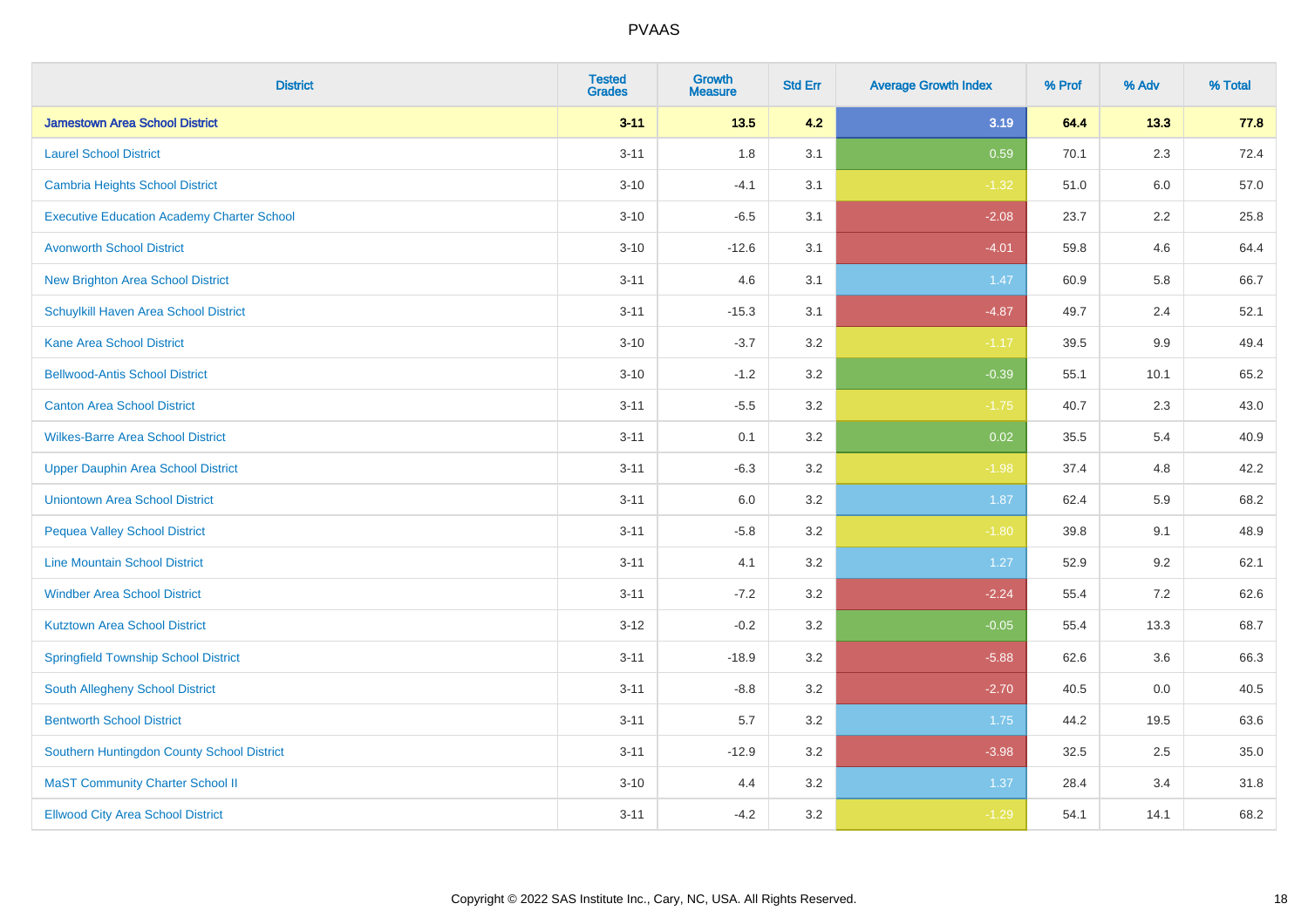| <b>District</b>                              | <b>Tested</b><br><b>Grades</b> | <b>Growth</b><br><b>Measure</b> | <b>Std Err</b> | <b>Average Growth Index</b> | % Prof | % Adv | % Total |
|----------------------------------------------|--------------------------------|---------------------------------|----------------|-----------------------------|--------|-------|---------|
| <b>Jamestown Area School District</b>        | $3 - 11$                       | $13.5$                          | 4.2            | 3.19                        | 64.4   | 13.3  | 77.8    |
| Renaissance Academy Charter School           | $3 - 11$                       | 8.3                             | 3.3            | 2.54                        | 45.6   | 22.8  | 68.4    |
| <b>Elk Lake School District</b>              | $3 - 11$                       | $-4.0$                          | 3.3            | $-1.23$                     | 46.2   | 3.3   | 49.4    |
| <b>Panther Valley School District</b>        | $3 - 12$                       | $-0.6$                          | 3.3            | $-0.19$                     | 47.9   | 4.3   | 52.1    |
| <b>Carlynton School District</b>             | $3 - 11$                       | 7.3                             | 3.3            | 2.22                        | 41.0   | 10.5  | 51.6    |
| Shenango Area School District                | $3 - 11$                       | $-2.6$                          | 3.3            | $-0.79$                     | 50.6   | 13.9  | 64.6    |
| <b>Big Beaver Falls Area School District</b> | $3 - 11$                       | $-3.9$                          | 3.3            | $-1.18$                     | 34.1   | 3.5   | 37.6    |
| <b>Wyalusing Area School District</b>        | $3 - 12$                       | 8.8                             | 3.3            | 2.68                        | 54.6   | 11.7  | 66.2    |
| <b>Northern Cambria School District</b>      | $3 - 11$                       | 10.0                            | 3.3            | 3.04                        | 47.4   | 5.1   | 52.6    |
| <b>Keystone School District</b>              | $3 - 11$                       | 3.1                             | 3.3            | 0.94                        | 50.6   | 6.5   | 57.1    |
| <b>Bethlehem-Center School District</b>      | $3 - 10$                       | 8.1                             | 3.3            | 2.46                        | 35.1   | 1.4   | 36.5    |
| <b>Moniteau School District</b>              | $3 - 11$                       | $-11.8$                         | 3.3            | $-3.56$                     | 50.0   | 6.3   | 56.3    |
| <b>Carmichaels Area School District</b>      | $3 - 10$                       | $-9.3$                          | 3.3            | $-2.81$                     | 35.1   | 1.4   | 36.5    |
| <b>Mercer Area School District</b>           | $3 - 11$                       | $-0.2$                          | 3.3            | $-0.06$                     | 56.0   | 8.0   | 64.0    |
| <b>Carbondale Area School District</b>       | $3 - 10$                       | 7.4                             | 3.3            | 2.25                        | 56.6   | 2.6   | 59.2    |
| <b>KIPP Dubois Charter School</b>            | $9 - 10$                       | 4.7                             | 3.3            | 1.40                        | 31.0   | 1.4   | 32.4    |
| Philipsburg-Osceola Area School District     | $3 - 11$                       | $-24.8$                         | 3.3            | $-7.43$                     | 19.7   | 2.6   | 22.4    |
| South Side Area School District              | $3 - 11$                       | $-1.6$                          | 3.3            | $-0.48$                     | 50.0   | 6.8   | 56.8    |
| <b>East Allegheny School District</b>        | $3 - 11$                       | $-6.3$                          | 3.3            | $-1.87$                     | 31.9   | 9.7   | 41.7    |
| Conemaugh Township Area School District      | $3 - 12$                       | $-3.7$                          | 3.4            | $-1.09$                     | 53.8   | 17.6  | 71.4    |
| <b>North Pocono School District</b>          | $3 - 11$                       | $-2.3$                          | 3.4            | $-0.68$                     | 52.0   | 16.4  | 68.5    |
| <b>Everett Area School District</b>          | $3 - 11$                       | $5.0\,$                         | 3.4            | 1.47                        | 60.5   | 1.3   | 61.8    |
| <b>Troy Area School District</b>             | $3 - 10$                       | $-4.3$                          | 3.4            | $-1.26$                     | 43.2   | 5.7   | 48.9    |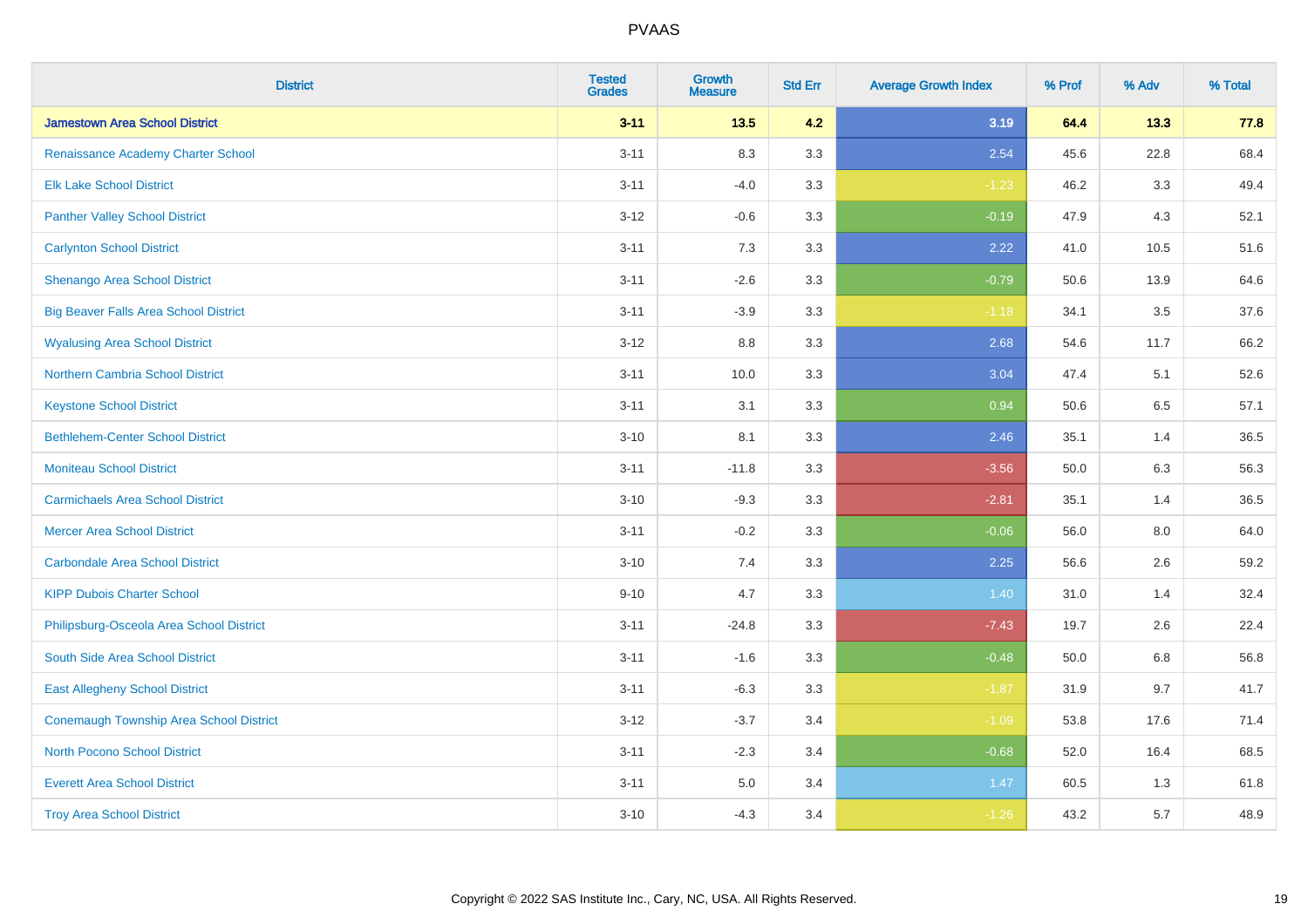| <b>District</b>                           | <b>Tested</b><br><b>Grades</b> | <b>Growth</b><br><b>Measure</b> | <b>Std Err</b> | <b>Average Growth Index</b> | % Prof | % Adv   | % Total  |
|-------------------------------------------|--------------------------------|---------------------------------|----------------|-----------------------------|--------|---------|----------|
| <b>Jamestown Area School District</b>     | $3 - 11$                       | $13.5$                          | 4.2            | 3.19                        | 64.4   | 13.3    | 77.8     |
| <b>Fairfield Area School District</b>     | $3 - 11$                       | $-5.6$                          | 3.4            | $-1.66$                     | 57.9   | 4.0     | 61.8     |
| <b>Bristol Borough School District</b>    | $3 - 12$                       | $-4.3$                          | 3.4            | $-1.27$                     | 39.7   | 1.3     | 41.0     |
| <b>Reynolds School District</b>           | $3 - 10$                       | 0.5                             | 3.4            | 0.16                        | 52.1   | 7.0     | 59.2     |
| <b>Burgettstown Area School District</b>  | $3 - 11$                       | $-2.1$                          | 3.4            | $-0.62$                     | 50.0   | 1.4     | 51.4     |
| <b>Redbank Valley School District</b>     | $3 - 11$                       | $-9.5$                          | 3.4            | $-2.77$                     | 31.5   | 4.9     | 36.4     |
| <b>Old Forge School District</b>          | $3 - 12$                       | $-5.9$                          | 3.4            | $-1.73$                     | 52.9   | 7.1     | 60.0     |
| <b>United School District</b>             | $3 - 11$                       | 2.1                             | 3.4            | 0.63                        | 60.3   | 6.6     | 66.9     |
| <b>Steel Valley School District</b>       | $3 - 11$                       | 6.5                             | 3.4            | 1.89                        | 50.7   | 5.6     | 56.3     |
| Mastery Charter School - Hardy Williams   | $3 - 11$                       | 11.4                            | 3.4            | 3.33                        | 44.3   | 5.7     | $50.0\,$ |
| <b>Williams Valley School District</b>    | $3 - 11$                       | $-7.3$                          | 3.4            | $-2.13$                     | 23.2   | 0.0     | 23.2     |
| <b>Moshannon Valley School District</b>   | $3 - 10$                       | $-7.0$                          | 3.4            | $-2.01$                     | 48.5   | 0.0     | 48.5     |
| Maritime Academy Charter School           | $3 - 10$                       | $-11.4$                         | 3.5            | $-3.29$                     | 15.2   | 0.0     | 15.2     |
| <b>Central Fulton School District</b>     | $3 - 11$                       | $-0.5$                          | 3.5            | $-0.14$                     | 51.4   | $8.6\,$ | 60.0     |
| <b>Newport School District</b>            | $3 - 12$                       | 1.4                             | 3.5            | 0.41                        | 51.5   | 10.3    | 61.8     |
| <b>Steelton-Highspire School District</b> | $3 - 11$                       | $-11.8$                         | 3.5            | $-3.40$                     | 14.5   | 0.0     | 14.5     |
| <b>North Star School District</b>         | $3 - 11$                       | $-8.7$                          | 3.5            | $-2.51$                     | 47.8   | 6.0     | 53.7     |
| <b>Columbia Borough School District</b>   | $3 - 12$                       | $-3.1$                          | 3.5            | $-0.89$                     | 29.5   | 1.9     | 31.4     |
| Pennsylvania Virtual Charter School       | $3 - 11$                       | 11.8                            | 3.5            | 3.37                        | 56.5   | 11.1    | 67.6     |
| Lackawanna Trail School District          | $3 - 10$                       | $-21.7$                         | 3.5            | $-6.20$                     | 38.5   | 1.5     | 40.0     |
| <b>Sayre Area School District</b>         | $3 - 11$                       | 11.2                            | 3.5            | 3.20                        | 52.2   | 7.5     | 59.7     |
| <b>Northwestern School District</b>       | $3 - 11$                       | $-24.9$                         | 3.5            | $-7.13$                     | 42.6   | 2.9     | 45.6     |
| Multicultural Academy Charter School      | $9 - 11$                       | 9.5                             | 3.5            | 2.69                        | 22.0   | 0.0     | 22.0     |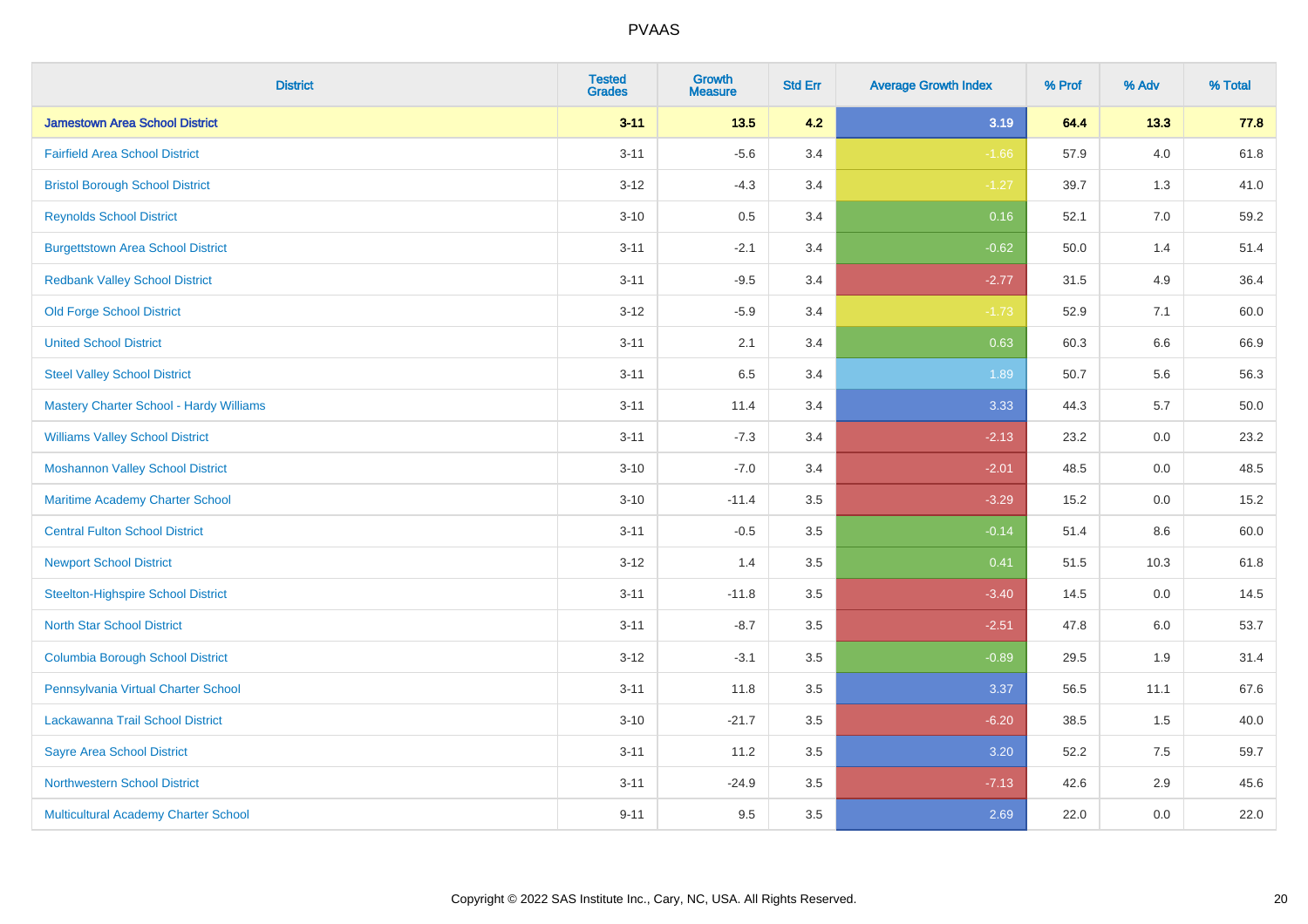| <b>District</b>                                | <b>Tested</b><br><b>Grades</b> | <b>Growth</b><br><b>Measure</b> | <b>Std Err</b> | <b>Average Growth Index</b> | % Prof | % Adv   | % Total |
|------------------------------------------------|--------------------------------|---------------------------------|----------------|-----------------------------|--------|---------|---------|
| <b>Jamestown Area School District</b>          | $3 - 11$                       | 13.5                            | 4.2            | 3.19                        | 64.4   | 13.3    | 77.8    |
| Juniata Valley School District                 | $3 - 11$                       | $-3.9$                          | 3.5            | $-1.10$                     | 44.4   | $3.5\,$ | 47.8    |
| <b>Sharpsville Area School District</b>        | $3 - 11$                       | $-1.4$                          | 3.5            | $-0.40$                     | 55.2   | 13.4    | 68.7    |
| <b>Mountain View School District</b>           | $3 - 11$                       | 20.9                            | 3.5            | 5.91                        | 57.8   | 20.3    | 78.1    |
| <b>Purchase Line School District</b>           | $3-12$                         | 1.7                             | 3.5            | 0.47                        | 43.1   | 5.4     | 48.5    |
| <b>Chartiers-Houston School District</b>       | $3 - 10$                       | $-8.6$                          | 3.5            | $-2.41$                     | 59.7   | 4.5     | 64.2    |
| <b>Union City Area School District</b>         | $3 - 12$                       | $-10.2$                         | 3.6            | $-2.87$                     | 42.9   | 3.2     | 46.0    |
| <b>Carbon Career &amp; Technical Institute</b> | $9 - 11$                       | $-5.7$                          | 3.6            | $-1.59$                     | 34.5   | $1.2$   | 35.7    |
| <b>Southmoreland School District</b>           | $3 - 11$                       | $-8.3$                          | 3.6            | $-2.32$                     | 56.8   | 7.2     | 64.0    |
| <b>Brockway Area School District</b>           | $3 - 11$                       | 0.6                             | 3.6            | 0.16                        | 49.2   | 7.7     | 56.9    |
| Portage Area School District                   | $3 - 10$                       | $-8.1$                          | 3.6            | $-2.26$                     | 40.6   | 9.4     | 50.0    |
| <b>Salisbury Township School District</b>      | $3 - 11$                       | 6.3                             | 3.6            | 1.77                        | 46.2   | 6.6     | 52.8    |
| Propel Charter School - Braddock Hills         | $3 - 11$                       | $-13.6$                         | 3.6            | $-3.81$                     | 9.7    | 1.6     | 11.3    |
| <b>Lawrence County CTC</b>                     | $10 - 11$                      | $-21.7$                         | 3.6            | $-6.05$                     | 19.8   | $0.0\,$ | 19.8    |
| <b>Homer-Center School District</b>            | $3 - 11$                       | 9.7                             | 3.6            | 2.70                        | 45.1   | 17.2    | 62.3    |
| <b>Montgomery Area School District</b>         | $3 - 11$                       | 10.7                            | 3.6            | 2.96                        | 48.7   | 12.4    | 61.1    |
| Northern Bedford County School District        | $3 - 11$                       | 16.5                            | 3.6            | 4.58                        | 51.7   | 20.0    | 71.7    |
| <b>Mahanoy Area School District</b>            | $3 - 10$                       | $-9.0$                          | 3.6            | $-2.49$                     | 26.2   | 1.6     | 27.9    |
| <b>Blue Ridge School District</b>              | $3 - 11$                       | $-0.5$                          | 3.6            | $-0.12$                     | 44.6   | 3.1     | 47.7    |
| California Area School District                | $3 - 10$                       | $-7.3$                          | 3.6            | $-2.02$                     | 42.6   | 9.8     | 52.5    |
| <b>Port Allegany School District</b>           | $3 - 11$                       | 4.4                             | 3.6            | 1.21                        | 28.1   | 9.4     | 37.5    |
| <b>School Lane Charter School</b>              | $3 - 11$                       | 12.4                            | 3.6            | 3.43                        | 59.1   | 9.8     | 68.9    |
| <b>Northgate School District</b>               | $3 - 11$                       | 6.3                             | 3.6            | 1.73                        | 53.3   | 16.7    | 70.0    |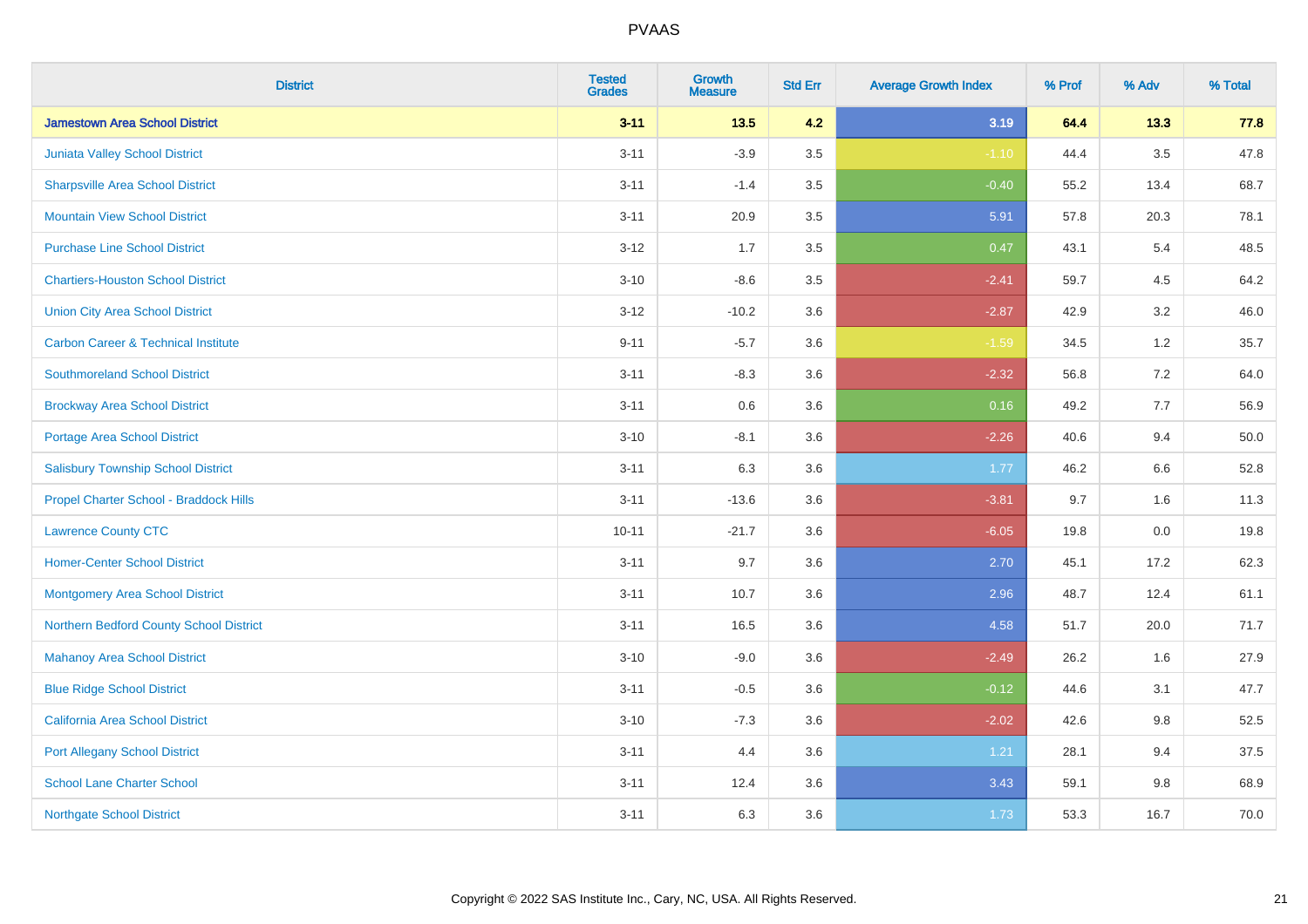| <b>District</b>                                 | <b>Tested</b><br><b>Grades</b> | <b>Growth</b><br><b>Measure</b> | <b>Std Err</b> | <b>Average Growth Index</b> | % Prof | % Adv   | % Total |
|-------------------------------------------------|--------------------------------|---------------------------------|----------------|-----------------------------|--------|---------|---------|
| <b>Jamestown Area School District</b>           | $3 - 11$                       | $13.5$                          | 4.2            | 3.19                        | 64.4   | 13.3    | 77.8    |
| <b>Westinghouse Arts Academy Charter School</b> | $9 - 10$                       | $-0.7$                          | 3.6            | $-0.19$                     | 59.2   | 8.4     | 67.6    |
| <b>Frazier School District</b>                  | $3 - 11$                       | $-17.2$                         | 3.7            | $-4.70$                     | 37.1   | 1.6     | 38.7    |
| <b>Muncy School District</b>                    | $3 - 11$                       | $-8.1$                          | 3.7            | $-2.21$                     | 42.0   | $3.8\,$ | 45.8    |
| <b>Valley Grove School District</b>             | $3 - 10$                       | $-3.7$                          | 3.7            | $-1.01$                     | 51.2   | 6.1     | 57.3    |
| <b>Sto-Rox School District</b>                  | $3 - 10$                       | 6.6                             | 3.7            | 1.80                        | 13.4   | 0.0     | 13.4    |
| <b>Minersville Area School District</b>         | $3 - 11$                       | $-14.4$                         | 3.7            | $-3.90$                     | 39.3   | 3.3     | 42.6    |
| <b>Clairton City School District</b>            | $3 - 11$                       | 3.5                             | 3.7            | 0.95                        | 13.4   | 0.0     | 13.4    |
| <b>Glendale School District</b>                 | $3 - 10$                       | $-0.9$                          | 3.7            | $-0.24$                     | 50.0   | 5.4     | 55.4    |
| <b>Lakeview School District</b>                 | $3 - 11$                       | $-0.9$                          | 3.7            | $-0.24$                     | 60.3   | $3.2\,$ | 63.5    |
| <b>Innovative Arts Academy Charter School</b>   | $6 - 11$                       | $-9.1$                          | 3.7            | $-2.44$                     | 9.5    | 0.0     | 9.5     |
| <b>Apollo-Ridge School District</b>             | $3 - 12$                       | $-4.7$                          | 3.7            | $-1.24$                     | 50.0   | 10.0    | 60.0    |
| <b>Tussey Mountain School District</b>          | $3 - 12$                       | 1.5                             | 3.7            | 0.40                        | 38.6   | 1.8     | 40.4    |
| <b>Coudersport Area School District</b>         | $3 - 11$                       | $7.7\,$                         | 3.7            | 2.06                        | 55.7   | 8.2     | 63.9    |
| <b>Penns Manor Area School District</b>         | $3 - 12$                       | $-17.0$                         | 3.7            | $-4.52$                     | 29.7   | 3.1     | 32.8    |
| <b>Riverview School District</b>                | $3 - 11$                       | $-4.6$                          | 3.8            | $-1.20$                     | 57.9   | 15.8    | 73.7    |
| <b>Fort Cherry School District</b>              | $3 - 10$                       | $-5.9$                          | 3.8            | $-1.56$                     | 55.2   | 5.2     | 60.3    |
| Millersburg Area School District                | $3 - 11$                       | $6.2\,$                         | 3.8            | 1.63                        | 51.8   | 7.4     | 59.3    |
| <b>West Middlesex Area School District</b>      | $3 - 10$                       | $-8.4$                          | $3.8\,$        | $-2.21$                     | 34.9   | 2.8     | 37.6    |
| <b>Antietam School District</b>                 | $3 - 10$                       | $-4.3$                          | 3.8            | $-1.13$                     | 36.4   | 5.4     | 41.8    |
| New Kensington-Arnold School District           | $3 - 11$                       | $-0.4$                          | 3.8            | $-0.10$                     | 40.7   | 3.7     | 44.4    |
| Northwest Area School District                  | $3 - 10$                       | $-10.0$                         | 3.8            | $-2.59$                     | 34.6   | 7.3     | 41.8    |
| Jeannette City School District                  | $3 - 11$                       | $-4.3$                          | 3.8            | $-1.13$                     | 46.7   | 7.5     | 54.2    |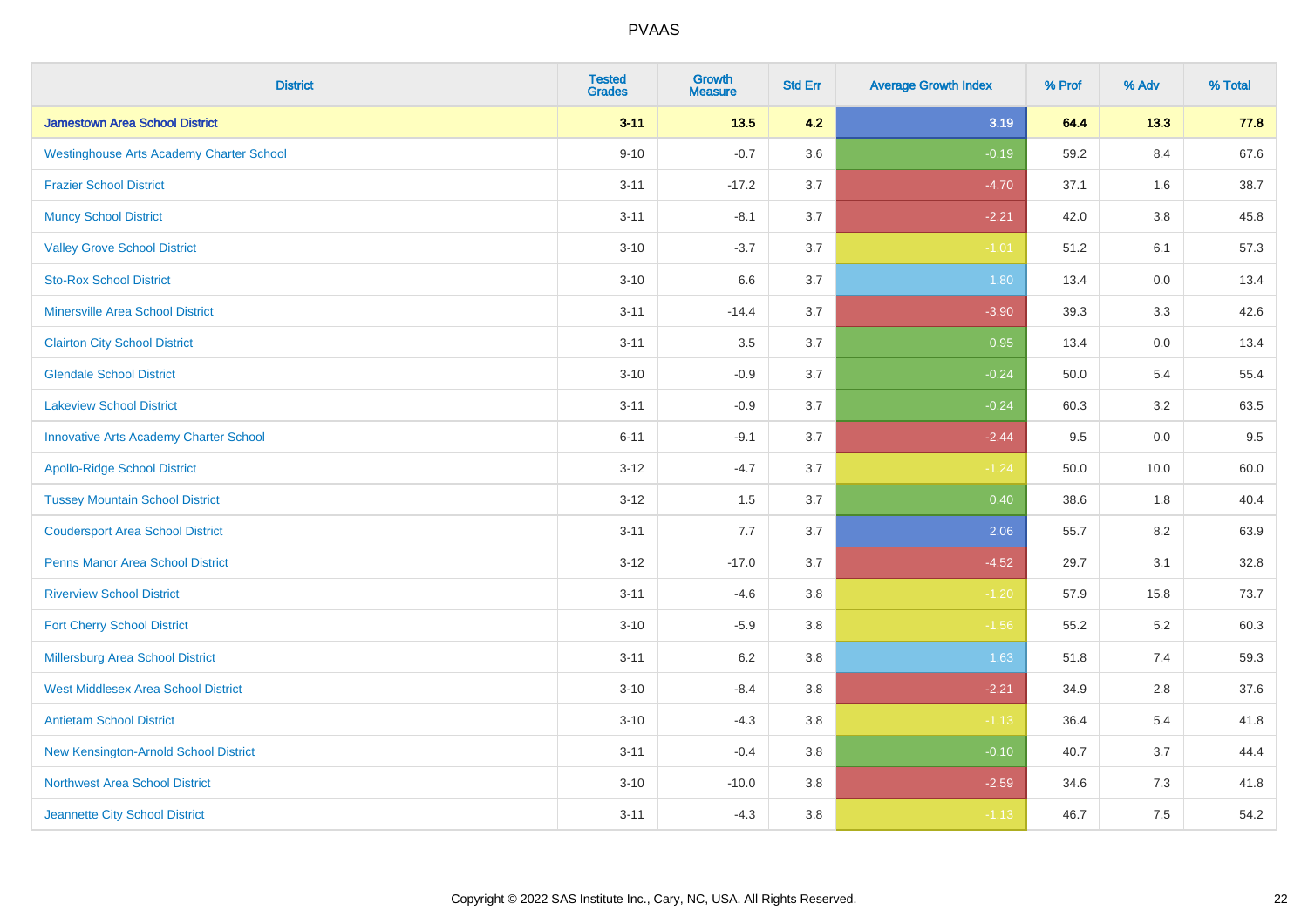| <b>District</b>                                 | <b>Tested</b><br><b>Grades</b> | <b>Growth</b><br><b>Measure</b> | <b>Std Err</b> | <b>Average Growth Index</b> | % Prof | % Adv | % Total |
|-------------------------------------------------|--------------------------------|---------------------------------|----------------|-----------------------------|--------|-------|---------|
| <b>Jamestown Area School District</b>           | $3 - 11$                       | 13.5                            | 4.2            | 3.19                        | 64.4   | 13.3  | 77.8    |
| <b>West Branch Area School District</b>         | $3 - 11$                       | 0.2                             | 3.8            | 0.05                        | 47.2   | 1.9   | 49.1    |
| <b>Greenwood School District</b>                | $3 - 11$                       | 15.9                            | 3.9            | 4.11                        | 50.0   | 25.0  | 75.0    |
| <b>Halifax Area School District</b>             | $3 - 11$                       | 4.7                             | 3.9            | 1.22                        | 61.5   | 9.6   | 71.2    |
| Jefferson County-Dubois AVTS                    | $9 - 11$                       | $-16.2$                         | 3.9            | $-4.16$                     | 23.0   | 0.0   | 23.0    |
| Johnsonburg Area School District                | $3 - 11$                       | $-14.1$                         | 3.9            | $-3.62$                     | 54.0   | 4.6   | 58.6    |
| <b>Smethport Area School District</b>           | $3-12$                         | 0.6                             | 3.9            | 0.15                        | 37.0   | 1.8   | 38.9    |
| <b>Shenandoah Valley School District</b>        | $3 - 11$                       | 9.7                             | 3.9            | 2.49                        | 28.3   | 5.0   | 33.3    |
| <b>Allegheny Valley School District</b>         | $3 - 11$                       | 8.5                             | 3.9            | 2.17                        | 53.1   | 12.2  | 65.3    |
| <b>Brownsville Area School District</b>         | $3 - 12$                       | $-7.2$                          | 3.9            | $-1.83$                     | 34.4   | 6.1   | 40.5    |
| <b>Propel Charter School-Montour</b>            | $3 - 10$                       | $-10.7$                         | 3.9            | $-2.71$                     | 13.7   | 0.0   | 13.7    |
| Meyersdale Area School District                 | $3 - 11$                       | 4.2                             | 4.0            | 1.07                        | 43.1   | 6.9   | 50.0    |
| <b>Northeast Bradford School District</b>       | $3 - 10$                       | $-3.1$                          | 4.0            | $-0.78$                     | 33.9   | 3.4   | 37.3    |
| <b>Claysburg-Kimmel School District</b>         | $3 - 11$                       | $-5.7$                          | 4.0            | $-1.42$                     | 42.9   | 8.2   | 51.0    |
| <b>Achievement House Charter School</b>         | $7 - 11$                       | $-0.7$                          | 4.0            | $-0.17$                     | 32.5   | 2.6   | 35.1    |
| Leechburg Area School District                  | $3 - 11$                       | 4.4                             | 4.0            | 1.09                        | 47.8   | 19.6  | 67.4    |
| <b>Ridgway Area School District</b>             | $3 - 11$                       | $-14.5$                         | 4.1            | $-3.56$                     | 49.0   | 9.8   | 58.8    |
| <b>Tri-Valley School District</b>               | $3 - 10$                       | $-6.4$                          | 4.1            | $-1.57$                     | 37.0   | 4.4   | 41.3    |
| <b>Conemaugh Valley School District</b>         | $3 - 12$                       | $-3.2$                          | 4.1            | $-0.78$                     | 48.2   | 5.6   | 53.7    |
| <b>Clarion Area School District</b>             | $3 - 11$                       | 10.3                            | 4.1            | 2.51                        | 45.4   | 14.6  | 60.0    |
| <b>Williamsburg Community School District</b>   | $3 - 11$                       | $-14.3$                         | 4.1            | $-3.48$                     | 28.3   | 0.0   | 28.3    |
| <b>Propel Charter School-Homestead</b>          | $3 - 11$                       | $-11.7$                         | 4.1            | $-2.84$                     | 15.9   | 0.0   | 15.9    |
| Capital Area School for the Arts Charter School | $9 - 11$                       | 5.8                             | 4.1            | 1.39                        | 59.3   | 18.6  | 78.0    |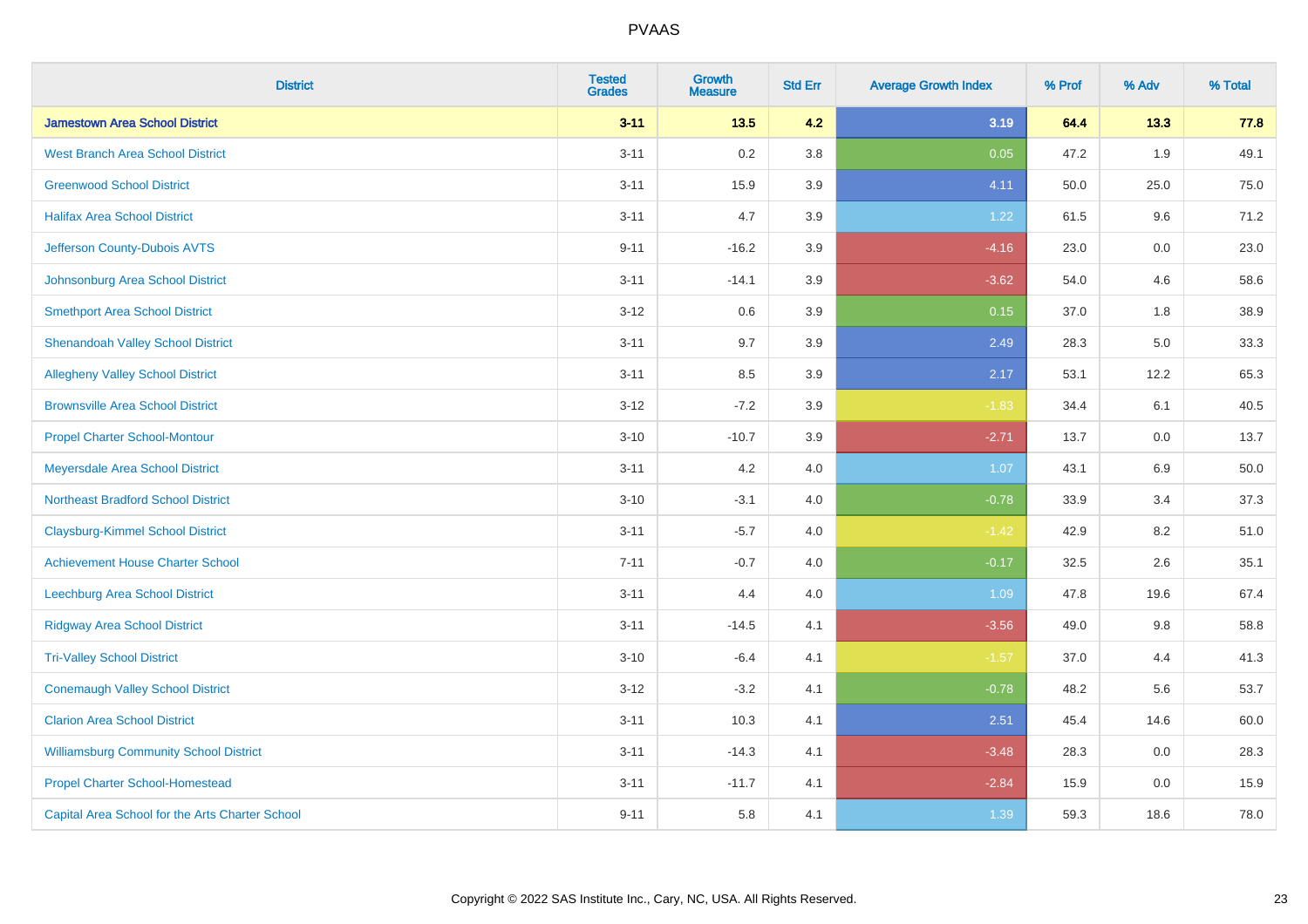| <b>District</b>                                        | <b>Tested</b><br><b>Grades</b> | <b>Growth</b><br><b>Measure</b> | <b>Std Err</b> | <b>Average Growth Index</b> | % Prof | % Adv | % Total |
|--------------------------------------------------------|--------------------------------|---------------------------------|----------------|-----------------------------|--------|-------|---------|
| <b>Jamestown Area School District</b>                  | $3 - 11$                       | $13.5$                          | 4.2            | 3.19                        | 64.4   | 13.3  | 77.8    |
| <b>Curwensville Area School District</b>               | $3 - 11$                       | $-27.9$                         | 4.1            | $-6.72$                     | 42.5   | 4.1   | 46.6    |
| <b>Clarion-Limestone Area School District</b>          | $3 - 12$                       | $-2.5$                          | 4.1            | $-0.60$                     | 56.8   | 6.8   | 63.6    |
| <b>Chester Charter Scholars Academy Charter School</b> | $3 - 12$                       | 8.4                             | 4.1            | 2.03                        | 23.4   | 0.0   | 23.4    |
| <b>Western Beaver County School District</b>           | $3 - 11$                       | $-7.8$                          | 4.2            | $-1.87$                     | 56.5   | 6.5   | 63.0    |
| Pennsylvania Distance Learning Charter School          | $3 - 12$                       | 9.3                             | 4.2            | 2.22                        | 42.2   | 3.1   | 45.3    |
| <b>Berlin Brothersvalley School District</b>           | $3 - 11$                       | 4.0                             | 4.2            | 0.96                        | 48.8   | 14.0  | 62.8    |
| Jefferson-Morgan School District                       | $3 - 10$                       | $-9.9$                          | 4.2            | $-2.35$                     | 43.8   | 4.2   | 47.9    |
| <b>Aliquippa School District</b>                       | $3 - 11$                       | $-9.0$                          | 4.2            | $-2.14$                     | 11.0   | 0.0   | 11.0    |
| <b>Union School District</b>                           | $3 - 12$                       | 2.3                             | 4.2            | 0.54                        | 32.6   | 7.0   | 39.5    |
| <b>Susquehanna Community School District</b>           | $3 - 11$                       | $-2.8$                          | 4.2            | $-0.66$                     | 49.4   | 6.9   | 56.3    |
| <b>Otto-Eldred School District</b>                     | $3 - 11$                       | $-0.7$                          | 4.2            | $-0.15$                     | 56.2   | 6.2   | 62.5    |
| <b>Jamestown Area School District</b>                  | $3 - 11$                       | 13.5                            | 4.2            | 3.19                        | 64.4   | 13.3  | 77.8    |
| <b>Union Area School District</b>                      | $3 - 11$                       | 1.9                             | 4.3            | 0.44                        | 61.5   | 0.0   | 61.5    |
| <b>Farrell Area School District</b>                    | $3 - 11$                       | $-10.4$                         | 4.3            | $-2.41$                     | 19.0   | 0.0   | 19.0    |
| <b>Ferndale Area School District</b>                   | $3 - 10$                       | $-5.8$                          | 4.3            | $-1.33$                     | 40.0   | 0.0   | 40.0    |
| <b>West Side CTC</b>                                   | $9 - 10$                       | $-37.4$                         | 4.3            | $-8.64$                     | 8.8    | 0.0   | 8.8     |
| <b>North Clarion County School District</b>            | $3 - 12$                       | 3.7                             | 4.3            | 0.85                        | 67.5   | 15.0  | 82.5    |
| <b>Blacklick Valley School District</b>                | $3 - 11$                       | 8.0                             | 4.3            | 1.85                        | 34.1   | 0.0   | 34.1    |
| <b>West Greene School District</b>                     | $3 - 11$                       | $-4.5$                          | 4.3            | $-1.04$                     | 36.6   | 7.3   | 43.9    |
| Morrisville Borough School District                    | $3 - 11$                       | 4.8                             | 4.3            | 1.10                        | 30.2   | 2.3   | 32.6    |
| <b>Jenkintown School District</b>                      | $3 - 11$                       | 12.5                            | 4.4            | 2.84                        | 54.6   | 29.6  | 84.1    |
| <b>Sullivan County School District</b>                 | $3 - 10$                       | $-4.0$                          | 4.4            | $-0.90$                     | 66.7   | 2.6   | 69.2    |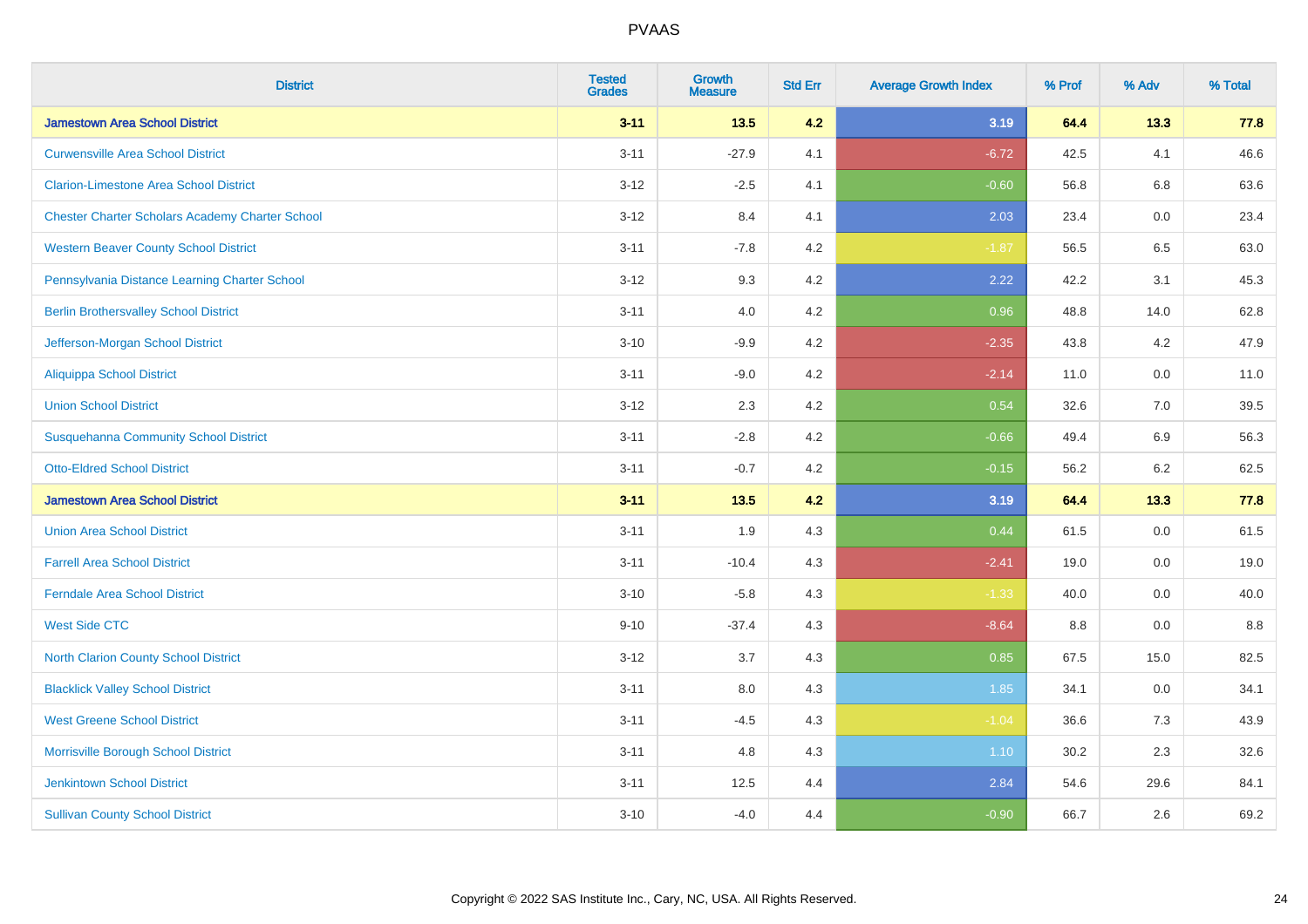| <b>District</b>                                 | <b>Tested</b><br><b>Grades</b> | <b>Growth</b><br><b>Measure</b> | <b>Std Err</b> | <b>Average Growth Index</b> | % Prof | % Adv   | % Total |
|-------------------------------------------------|--------------------------------|---------------------------------|----------------|-----------------------------|--------|---------|---------|
| <b>Jamestown Area School District</b>           | $3 - 11$                       | $13.5$                          | 4.2            | 3.19                        | 64.4   | 13.3    | 77.8    |
| <b>Southern Fulton School District</b>          | $3 - 11$                       | $-23.7$                         | 4.4            | $-5.37$                     | 34.2   | 10.5    | 44.7    |
| <b>Benton Area School District</b>              | $3 - 10$                       | $-9.7$                          | 4.5            | $-2.18$                     | 43.2   | 5.4     | 48.6    |
| <b>Sugar Valley Rural Charter School</b>        | $3 - 11$                       | $-11.0$                         | 4.5            | $-2.46$                     | 14.9   | $0.0\,$ | 14.9    |
| <b>Monessen City School District</b>            | $3 - 10$                       | 8.3                             | 4.5            | 1.85                        | 42.9   | 2.9     | 45.7    |
| <b>Mastery Charter School - Gratz Campus</b>    | $7 - 10$                       | $-23.9$                         | 4.5            | $-5.29$                     | 2.9    | 0.0     | 2.9     |
| <b>Rochester Area School District</b>           | $3 - 11$                       | $-13.2$                         | 4.6            | $-2.89$                     | 19.5   | 1.3     | 20.8    |
| <b>Northern Potter School District</b>          | $3 - 12$                       | $-13.1$                         | 4.6            | $-2.84$                     | 37.5   | 0.0     | 37.5    |
| <b>Hanover Area School District</b>             | $3 - 11$                       | 2.2                             | 4.6            | 0.48                        | 42.9   | 5.7     | 48.6    |
| <b>Shade-Central City School District</b>       | $3 - 11$                       | $-5.9$                          | 4.6            | $-1.28$                     | 27.8   | 0.0     | 27.8    |
| <b>Southeastern Greene School District</b>      | $3 - 10$                       | 3.3                             | 4.6            | 0.72                        | 57.6   | 6.1     | 63.6    |
| <b>Avella Area School District</b>              | $3 - 12$                       | $-0.3$                          | 4.7            | $-0.05$                     | 49.3   | 14.5    | 63.8    |
| <b>Millville Area School District</b>           | $3 - 12$                       | $-0.9$                          | 4.7            | $-0.18$                     | 51.4   | 5.4     | 56.8    |
| La Academia Partnership Charter School          | $6 - 11$                       | $-11.0$                         | 4.7            | $-2.34$                     | 6.8    | 0.0     | 6.8     |
| <b>Reach Cyber Charter School</b>               | $3 - 11$                       | 8.1                             | 4.7            | 1.72                        | 42.4   | 4.6     | 47.0    |
| <b>Allegheny-Clarion Valley School District</b> | $3 - 10$                       | 7.8                             | 4.7            | 1.65                        | 53.3   | 3.3     | 56.7    |
| <b>Shamokin Area School District</b>            | $3 - 11$                       | $-7.7$                          | 4.8            | $-1.60$                     | 38.1   | 3.2     | 41.3    |
| <b>Roberto Clemente Charter School</b>          | $3 - 12$                       | 2.2                             | 4.9            | 0.45                        | 27.5   | 5.0     | 32.5    |
| Dr Robert Ketterer Charter School Inc           | $6 - 12$                       | 10.1                            | 5.0            | 2.04                        | 14.9   | 0.4     | 15.3    |
| <b>Cornell School District</b>                  | $3 - 11$                       | $-1.6$                          | 5.0            | $-0.32$                     | 33.8   | 1.5     | 35.4    |
| York Academy Regional Charter School            | $3 - 11$                       | 9.0                             | 5.0            | 1.79                        | 55.2   | 0.0     | 55.2    |
| <b>Oswayo Valley School District</b>            | $3 - 12$                       | 8.5                             | 5.0            | 1.68                        | 50.0   | 16.7    | 66.7    |
| <b>Forbes Road School District</b>              | $3 - 11$                       | 2.8                             | 5.1            | 0.56                        | 41.4   | 10.3    | 51.7    |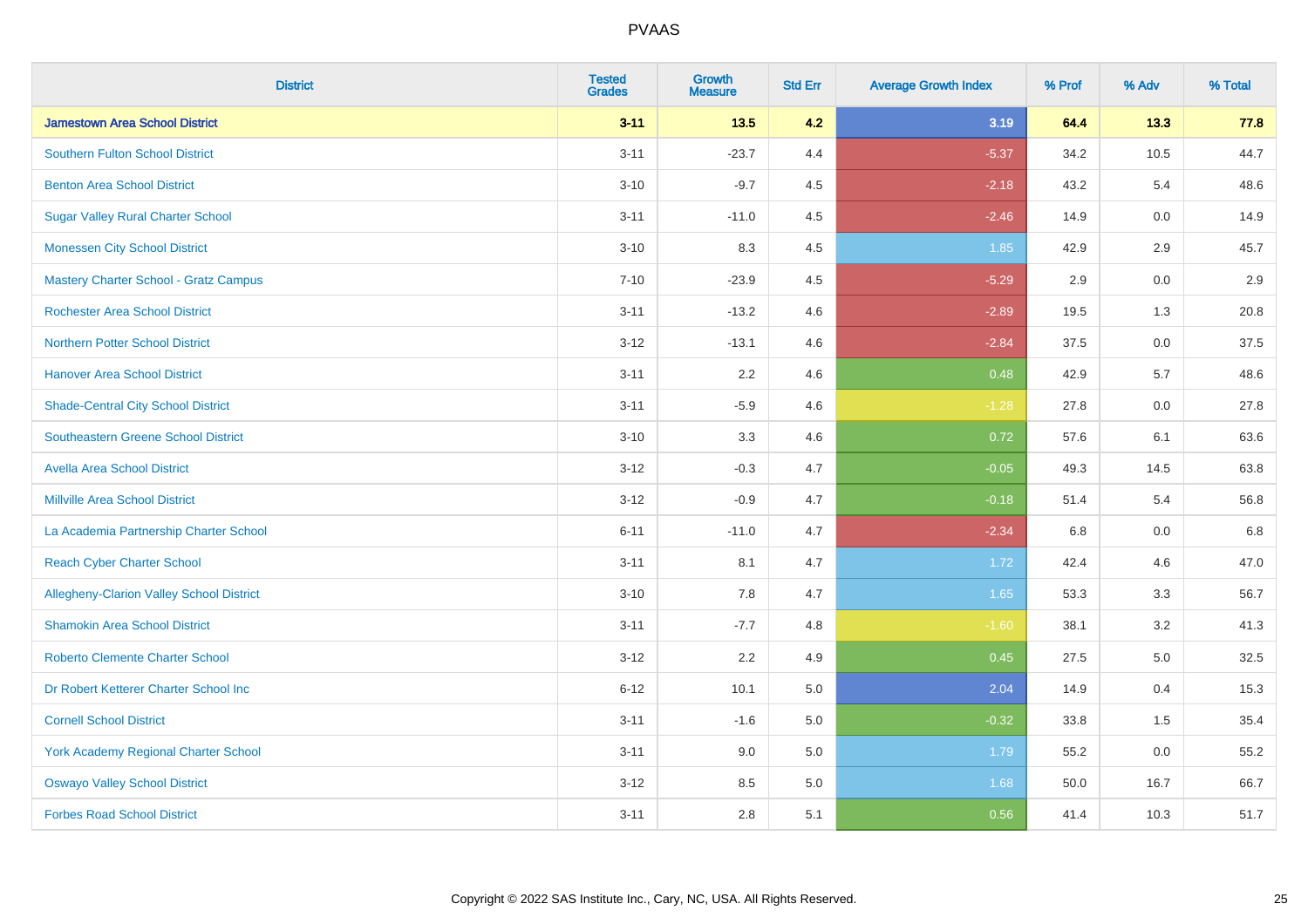| <b>District</b>                                         | <b>Tested</b><br><b>Grades</b> | <b>Growth</b><br><b>Measure</b> | <b>Std Err</b> | <b>Average Growth Index</b> | % Prof | % Adv   | % Total |
|---------------------------------------------------------|--------------------------------|---------------------------------|----------------|-----------------------------|--------|---------|---------|
| <b>Jamestown Area School District</b>                   | $3 - 11$                       | $13.5$                          | 4.2            | 3.19                        | 64.4   | 13.3    | 77.8    |
| <b>Tidioute Community Charter School</b>                | $3 - 11$                       | 5.7                             | 5.1            | 1.11                        | 34.4   | 21.9    | 56.2    |
| <b>Fannett-Metal School District</b>                    | $3 - 11$                       | $-3.4$                          | 5.1            | $-0.67$                     | 38.7   | 8.1     | 46.8    |
| The New Academy Charter School                          | $8 - 11$                       | $-10.4$                         | 5.2            | $-2.00$                     | 0.0    | $0.0\,$ | $0.0\,$ |
| <b>Galeton Area School District</b>                     | $3 - 11$                       | 2.2                             | 5.3            | 0.42                        | 41.3   | 4.4     | 45.6    |
| <b>Forest Area School District</b>                      | $3 - 11$                       | $-4.4$                          | 5.4            | $-0.81$                     | 36.2   | 2.1     | 38.3    |
| People For People Charter School                        | $3 - 12$                       | 13.3                            | 5.5            | 2.43                        | 13.5   | 0.0     | 13.5    |
| <b>Commodore Perry School District</b>                  | $3 - 11$                       | 3.2                             | 5.5            | 0.58                        | 58.3   | 0.0     | 58.3    |
| <b>Turkeyfoot Valley Area School District</b>           | $3-12$                         | $-4.3$                          | 5.6            | $-0.76$                     | 22.0   | 5.1     | 27.1    |
| <b>Pittston Area School District</b>                    | $3 - 11$                       | $-10.1$                         | 5.6            | $-1.80$                     | 38.1   | 9.5     | 47.6    |
| Lehigh Career & Technical Institute                     | $10 - 12$                      | 5.6                             | 5.6            | 0.99                        | 78.3   | 0.0     | 78.3    |
| <b>Gillingham Charter School</b>                        | $3 - 11$                       | $-4.4$                          | 5.6            | $-0.77$                     | 20.8   | 8.3     | 29.2    |
| <b>Mastery Charter School - Pickett Campus</b>          | $6 - 10$                       | 5.6                             | 5.7            | 1.00                        | 27.8   | 0.0     | 27.8    |
| Insight PA Cyber Charter School                         | $3 - 11$                       | 0.7                             | 5.7            | 0.12                        | 50.0   | 4.8     | 54.8    |
| Mastery Charter High School-Lenfest Campus              | $7 - 11$                       | 2.5                             | 5.7            | 0.43                        | 40.0   | 0.0     | 40.0    |
| Imhotep Institute Charter High School                   | $9 - 11$                       | $-5.3$                          | 5.8            | $-0.92$                     | 25.0   | 0.0     | 25.0    |
| Salisbury-Elk Lick School District                      | $3 - 11$                       | $-13.5$                         | 5.9            | $-2.30$                     | 27.8   | 0.0     | 27.8    |
| <b>Shanksville-Stonycreek School District</b>           | $3 - 10$                       | 7.0                             | 5.9            | 1.20                        | 64.7   | 17.6    | 82.4    |
| <b>Keystone Education Center Charter School</b>         | $3-12$                         | $-12.9$                         | 5.9            | $-2.19$                     | 28.0   | 0.0     | 28.0    |
| Hope For Hyndman Charter School                         | $3 - 11$                       | $-2.0$                          | 6.1            | $-0.32$                     | 33.3   | 0.0     | 33.3    |
| Esperanza Cyber Charter School                          | $3 - 11$                       | 7.1                             | 6.1            | 1.16                        | 9.1    | 0.0     | 9.1     |
| Center For Student Learning Charter School At Pennsbury | $6 - 12$                       | $-2.9$                          | 6.1            | $-0.47$                     | 42.9   | 0.0     | 42.9    |
| <b>Mastery Charter School - Thomas Campus</b>           | $3 - 10$                       | 2.1                             | 6.2            | 0.33                        | 28.6   | 0.0     | 28.6    |